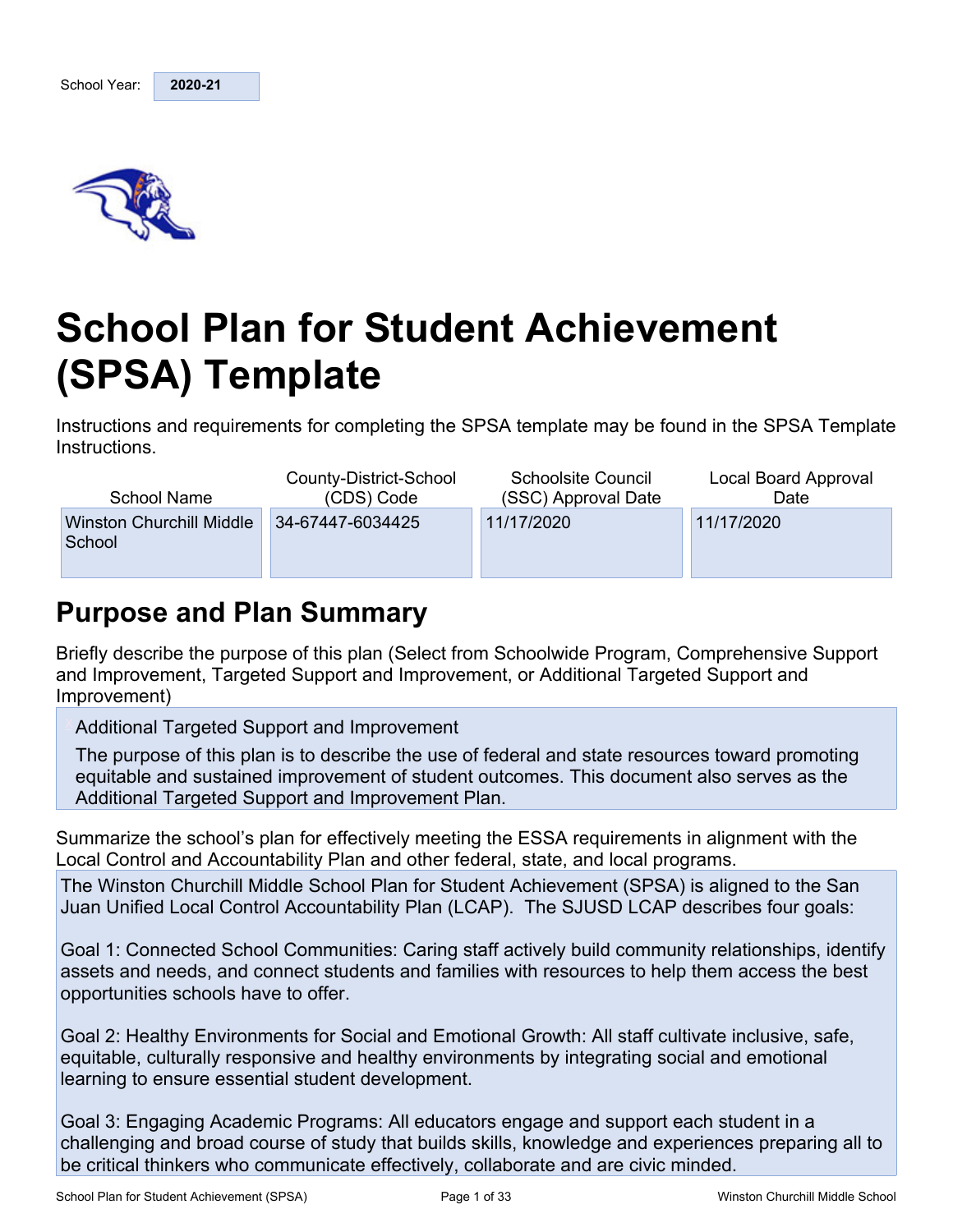Goal 4: Clear Pathways to Bright Futures: Our whole school community engages each student in discovering their limitless potential, and through coordinated efforts prepares them for college, career and bright futures filled with opportunity.

All goals, actions and resources are directed toward improving academic and social-emotional outcomes for students.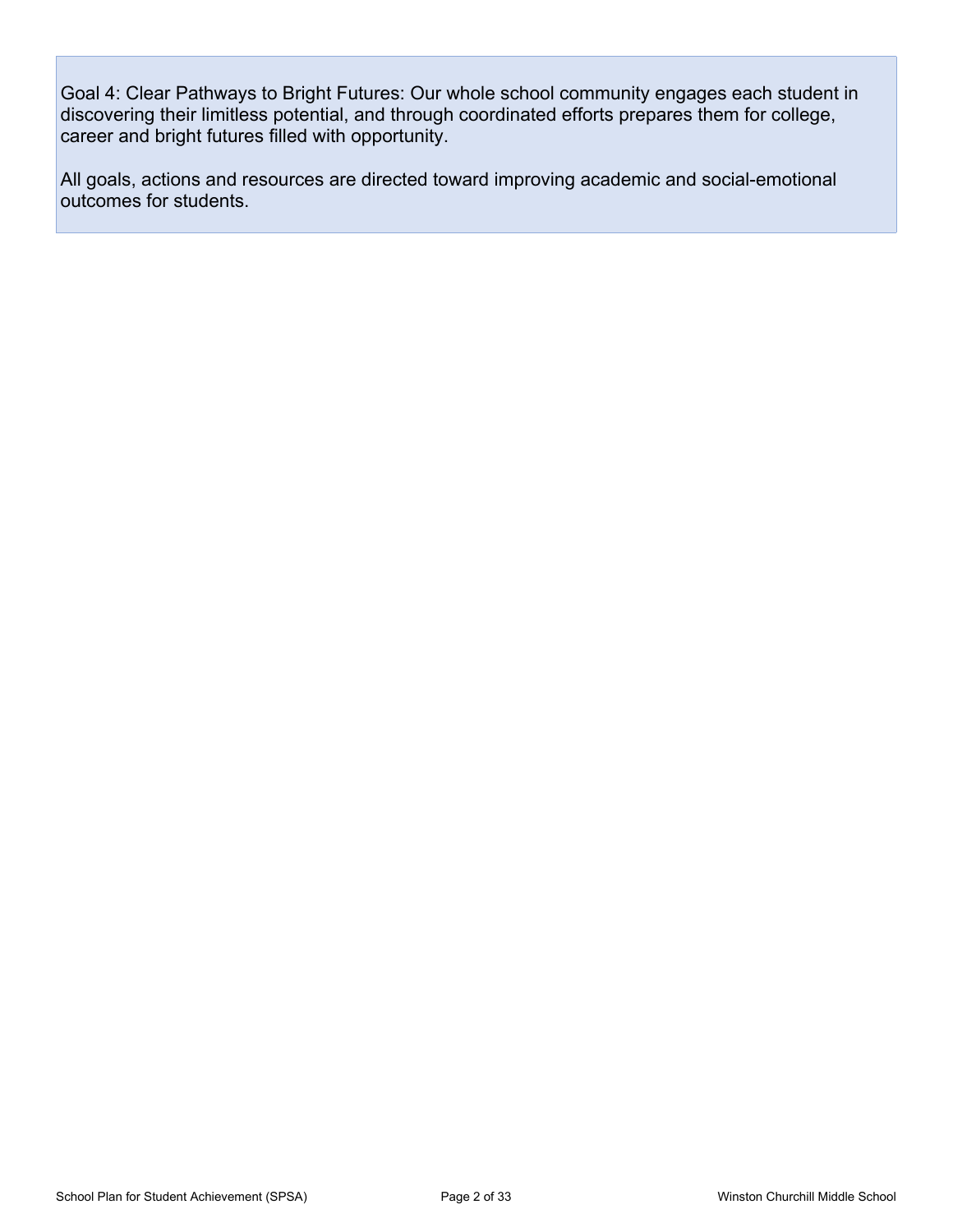# **Table of Contents**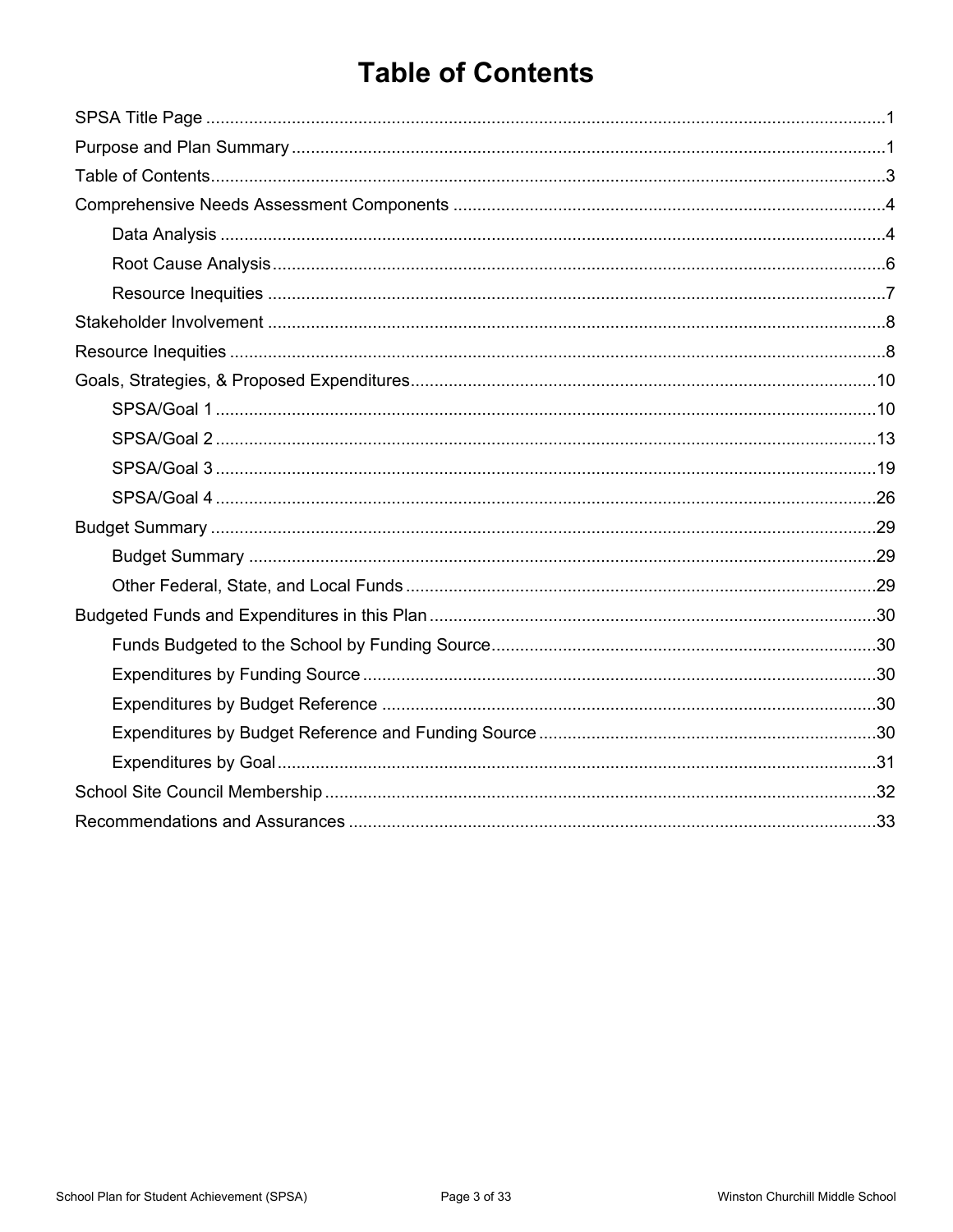# **Comprehensive Needs Assessment Components**

- What did your data show (disaggregated by student group)?
- What did your root causes analysis reveal?
- What resource inequities did you discover?

### **Data Analysis**

What did your data show (disaggregated by student group)?

|               | Guidance                                                                                                                                                                    |
|---------------|-----------------------------------------------------------------------------------------------------------------------------------------------------------------------------|
| Data Analysis | Includes a thorough analysis of verifiable state academic and culture/climate data, consistent with<br>all state priorities (CA Dashboard) disaggregated by student groups. |
|               | Includes a thorough analysis of relevant district and site academic and culture/climate data,<br>including aligned ongoing measures, disaggregated by student groups.       |

Due to the Corona Virus Pandemic and resulting shift to distance learning, possible hybrid learning later in the school year and potential return to full on site learning, the 2020-21 Comprehensive Needs Assessment is focused on the following:

- 1. Attendance as based on -----
- 2. Engagement in synchronous learning as measured by participation in Zoom classroom meetings
- 3. Engagement in asynchronous learning as measured by assignment completion.
- 4. Learning loss to be determined through local assessments, teacher observation and student outcomes.

Current data shows:

Attendance rate: 96.98% Year to Date Synchronous learning weekly percentage rate: Asynchronous engagement - weekly assignment completion rate: Learning loss - to be determined.

iReady Data Analysis (this is baseline data as we have only tested once in the fall and this is a brand new assessment tool):

In looking at our ELA iReady Data, 59.5% of our students were at At/Exceeding in the fall of 2020 Our overall ELA proficiency rates for 6th-grade students in the At/Exceeding level was 63.2% Our overall ELA proficiency rates for 7th-grade students in the At/Exceeding level was 57.2% Our overall ELA proficiency rates for 8th-grade students in the At/Exceeding level was 59.3% Our overall ELA proficiency rates for EL students was 3.3% Our overall ELA proficiency rates for low-income students was 24.1% Our overall ELA proficiency rates for Hispanic students was 38.9% Our overall ELA proficiency rates for African American students was 23.9% Our overall ELA proficiency rates for Special Education students was 9.4%

In looking at our Math iReady Data, 56.4% of our students were At/Exceeding in the fall of 2020 Our overall math proficiency rates for 6th-grade students in the AT/Exceeding was 65.9% Our overall math proficiency rates for 7th-grade students in the AT/Exceeding was 50.9% Our overall math proficiency rates for 8th-grade students in the AT/Exceeding was 55.2% Our overall math proficiency rates for EL students was 3.3% Our overall math proficiency rates for low-income students was 24.5% Our overall math proficiency rates for Hispanic students was 33.7% Our overall math proficiency rates for African American students was 17.4% Our overall math proficiency rates for Special Education students was 8.2%

Target groups: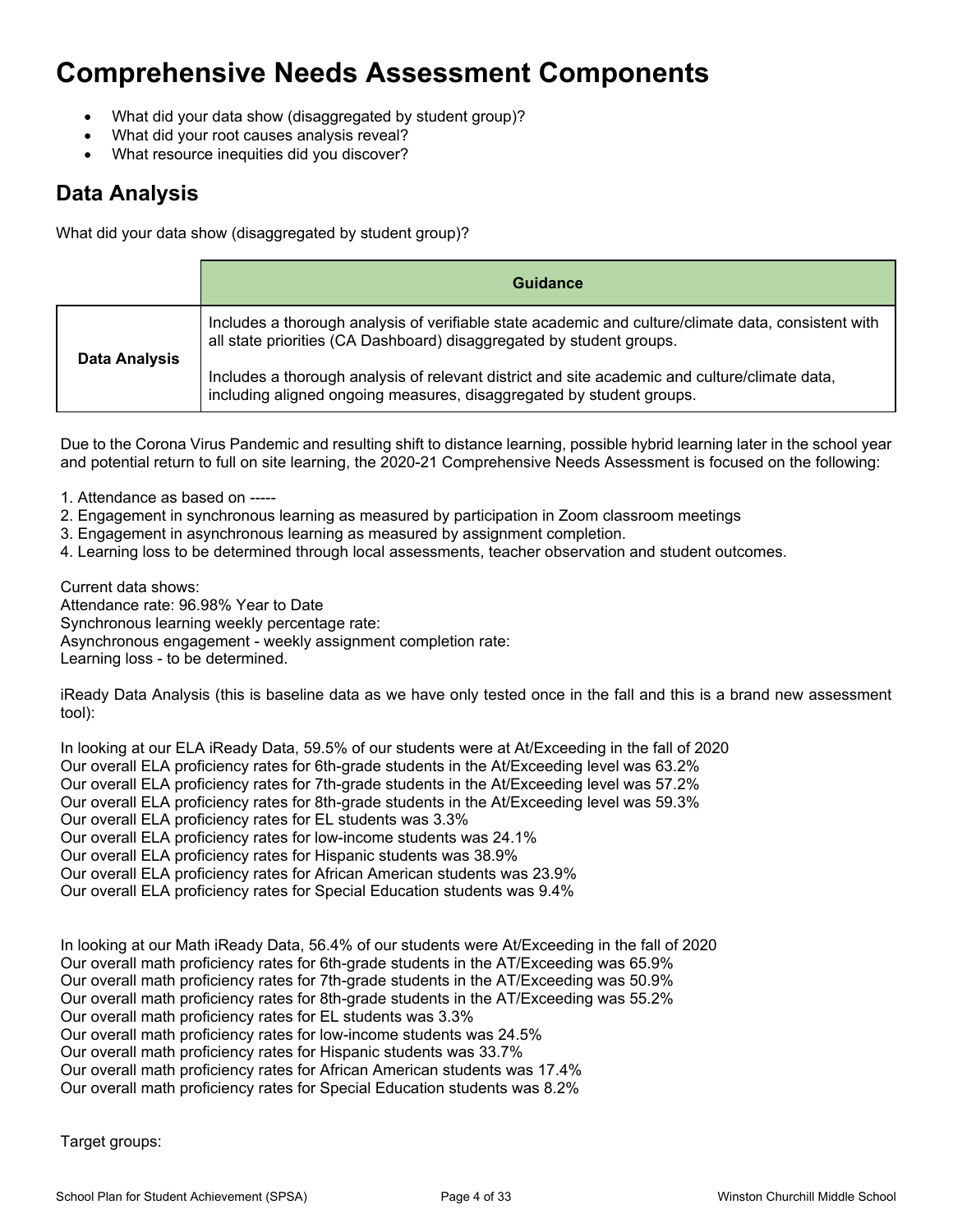Based on the above data, staff recognizes that English learners are negatively impacted at a greater percentage than non English learners.

Analysis prior to COVID 19 Pandemic:

In looking at our ELA CAASPP data, 65.5% of our students were At/Exceeding standards in 2019, compared to 65.3% in 2018. This means that we had a slight growth of 0.2%.

Our overall ELA proficiency rates for 6th-grade students in the At/Exceeding level were 69% which was a decrease of 2% from the previous year.

Our overall ELA proficiency rates for 7th-grade students in the At/Exceeding level were 67% which was a 5% increase from the previous year.\*\*

Our overall ELA proficiency rates for 8th-grade students in the At/Exceeding level were 62% which was a 4% decrease from the previous year.

Our overall ELA proficiency rates for EL students was 4.0% which was a 3.1% increase from the previous year.\*\*

Our overall ELA proficiency rates for low-income students was 35.2% which was a 4.2% increase from the previous year.\*\* Our overall ELA proficiency rates for Hispanic students was 48.4% which was a 5% increase from the previous year.\*\*

Our overall ELA proficiency rates for African American students was 27.3% which was a 0.6% decrease from the previous year.

Our overall ELA proficiency rates for Special Education students was 7.8% which was a 3.5% increase from the previous year.\*\*

In looking at our math CAASPP data, 58.5% of our students were At/Exceeding standards in 2019, which was unchanged from the previous year

Our overall math proficiency rates for 6th-grade students in the AT/Exceeding was 61% which was a 2% increase from the previous year.\*\*

Our overall math proficiency rates for 7th-grade students in the AT/Exceeding was 59% which was a 3% increase from the previous year.\*\*

Our overall math proficiency rates for 8th-grade students in the AT/Exceeding was 57% which was a 1% decrease from the previous year.

Our overall math proficiency rates for EL students was 5.9% which was a 3.3% increase from the previous year.\*\*

Our overall math proficiency rates for low-income students was 25.9% which was a 3.1% increase from the previous year.\*\*

Our overall math proficiency rates for Hispanic students was 35.1% which was a 3.1% decrease from the previous year. Our overall math proficiency rates for African American students was 18.5% which was a 0.9% increase from the previous year.\*\*

Our overall math proficiency rates for Special Education students was 7.7% which was a 4.5% increase from the previous year.\*\*

The data tells us that overall, we held steady for our math performance and had a slight uptick in our ELA scores. Although the overall movement is minimal, we had pockets of strong growth. Our 7th grade ELA and math scores both increased by 5% and 3% respectively.

Our low-income population had growth in both ELA and math with increases of 4.2% and 3.1% respectively. Another growth area was for our EL students in both ELA and math with increases of 3.1% and 3.3% respectively. Special Education was another strong growth area with ELA and math scores both going up 3.5% and 4.5% respectively.

Areas of concern were located in our 8th grade ELA and math scores which both dropped by 4% and 1% respectively. Our Hispanic students saw mixed results with a 5% increase in ELA scores, but a 3.1% decrease in math scores. Our African American students showed relatively flat results with a 0.6% drop in ELA and only a small increase of 0.9% in math.

Because we have pockets of strength, our focus this year is around teacher collaboration and efficacy focusing on our International Baccalaureate program (IB) along with our AVID program. In support of our EL students, we will also focus on GLAD strategies.

We had several sections in the parent, student, staff survey that were areas of concern. Only 60.1% of students thought the school climate is positive, nurturing and caring. Another area of concern was related to how students feel about people being respectful to others, with only 45.4% believing that is true. Only 52.6% of students thought that the school listens to student input on important decisions.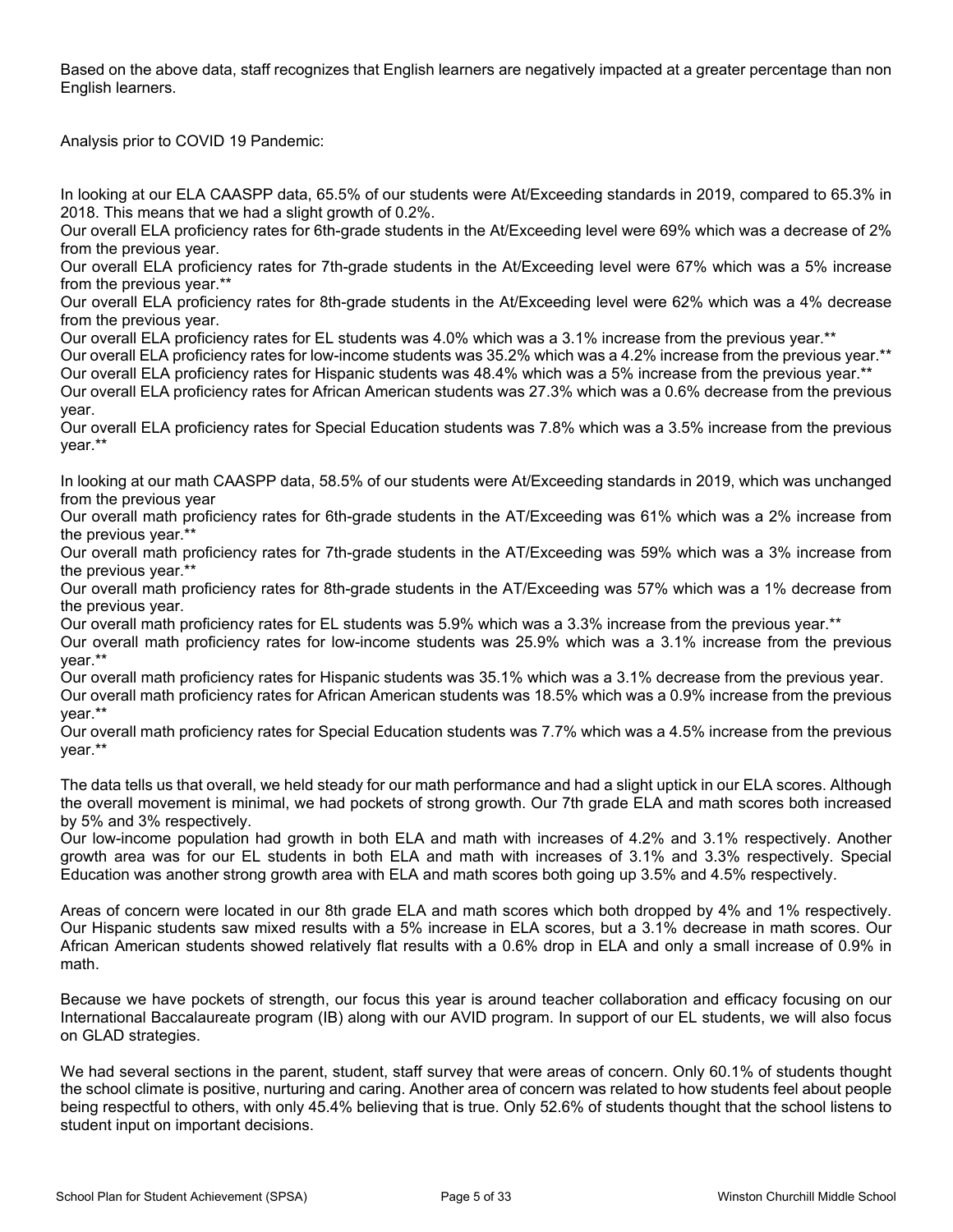Last year we had a 8.06% suspension rate which was a 5.36% decrease over the previous year. We will continue to focus on Positive Behavioral Interventions and Supports.

Last year we had a 98.4% attendance rate which was a 2.4% increase over the previous year.\*\*

#### **Student Group Report for 2019**

| <b>Student Group</b>                |        |              |             |             | Chronic Absenteeism Suspension Rate Graduation Rate College/Career English Language Arts Mathematics |              |
|-------------------------------------|--------|--------------|-------------|-------------|------------------------------------------------------------------------------------------------------|--------------|
| <b>All Students</b>                 | Orange | Green        | <b>None</b> | None        | Green                                                                                                | <b>Green</b> |
| <b>English Learners</b>             | Orange | Yellow       | None        | None        | Yellow                                                                                               | Yellow       |
| <b>Foster Youth</b>                 | None   | <b>None</b>  | None        | None        | None                                                                                                 | None         |
| <b>Homeless</b>                     | Orange | Orange       | None        | None        | Orange                                                                                               | Orange       |
| Socioeconomically Disadvantaged     | Orange | Yellow       | None        | None        | Yellow                                                                                               | Yellow       |
| <b>Students with Disabilities</b>   | Red    | Orange       | None        | <b>None</b> | Orange                                                                                               | Orange       |
| African American                    | Yellow | Red          | None        | None        | Yellow                                                                                               | Orange       |
| American Indian or Alaska Native    | None   | None         | <b>None</b> | <b>None</b> | None                                                                                                 | None         |
| Asian                               | Green  | Yellow       | None        | None        | <b>Blue</b>                                                                                          | <b>Blue</b>  |
| Filipino                            | None   | <b>None</b>  | None        | None        | None                                                                                                 | None         |
| Hispanic                            | Orange | Green        | None        | <b>None</b> | Green                                                                                                | Yellow       |
| Native Hawaiian or Pacific Islander | None   | <b>None</b>  | None        | None        | None                                                                                                 | None         |
| White                               | Orange | <b>Green</b> | None        | <b>None</b> | Green                                                                                                | <b>Green</b> |
| Two or More Races                   | Green  | Green        | None        | None        | <b>Blue</b>                                                                                          | Green        |

### **Root Cause Analysis**

What did your root causes analysis reveal?

|                            | <b>Guidance</b>                                                                                                         |
|----------------------------|-------------------------------------------------------------------------------------------------------------------------|
|                            | Root cause analysis follows directly from areas identified during data analysis.                                        |
| <b>Root Cause Analysis</b> | Root cause analysis identifies clear and actionable academic and culture/climate areas to<br>focus improvement efforts. |

Site leadership including; administration, elected leadership team members, School Site Council and our English Learner Advisory Committee participated in data analysis to develop a deeper understanding of the data sources identified above and create recommendations based on identification of the root causes. Specifically, staff participated in the collaborative learning cycle to identify problem areas, determine causality and develop a comprehensive plan for improvement related to various models of instruction.

Distance learning has resulted in disengagement as evidenced by...

Attendance: Students are not attending due to technical issues, having multiple siblings in the same household that are also zooming, being home alone during school hours because parents are at work, lack of motivation and discipline.

Lack of engagement in synchronous learning is attributed to the home environment, access to many distractions (TV, Video Games, etc), surfing the internet while on zoom instead of engaging in the lessons.

Lack of assignment completion stems from not fully comprehending the assignment and expectations, feeling overwhelmed with the workload, submitting blank assignments on google classroom thinking teachers won't see that the document is blank, not having an adult monitor their work and make sure they are turning in assignments.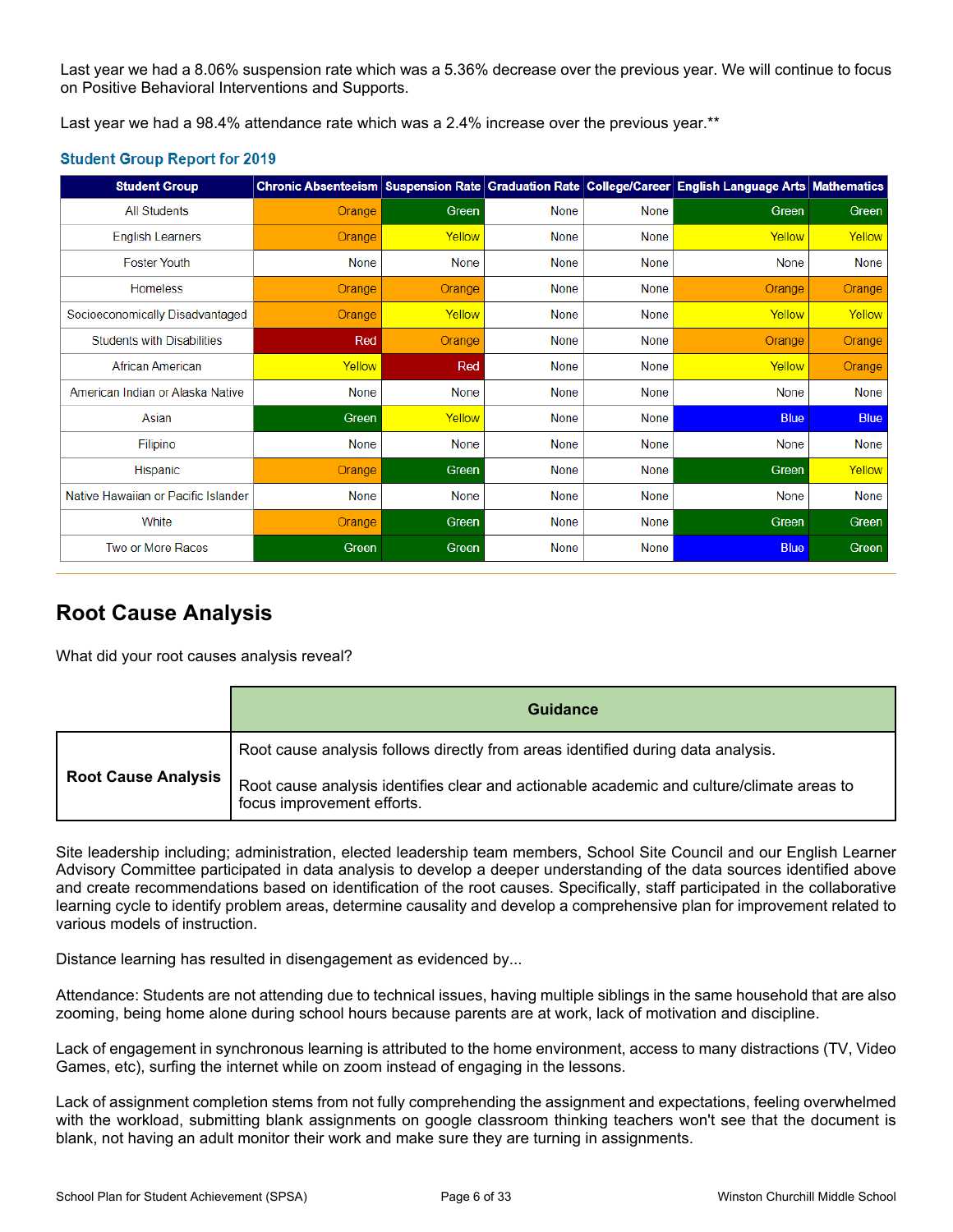Learning loss is anticipated to be greater among groups of students that are low-income, English learners and foster youth.

Root Cause Analysis prior to Distance Learning:

Based on stakeholder feedback, several root causes have been identified as impacting our data. The following list is a summary of some of those causes:

- When students enter Churchill, many are admitted into the IB Middle Years Program, which has a high achieving academic requirement. The vast majority of students come to us with above-grade-level performance. Growth for these high achievers often occurs in smaller increments.
- Another group of students that attend Churchill are part of our IB Ambassador Program, which is made up of students who live within our school boundary. These students are often at or below-grade-level and require more supports. Although these students may need more interventions, they can also see more significant growth.
- Our staff is focused on finding a balance between teaching grade-level standards while remediating in both ELA and math. We also want to challenge those students who demonstrate a high motivation for learning and work to help them reach their full potential.
- Students in our Ambassador Program have a more difficult time accessing grade-level material and in some cases they are several grade levels behind. In an effort to support them, we have three math foundations classes that support 6th, 7th & 8th-grade students who have been identified as needing additional math support. We use data from both local and standardized assessments to identify these students.
- Some of our students have social and emotional needs that come from issues at home and can also come from school-related issues. We have multiple ways of helping students emotionally so they are able to be in the right frame of mind to focus on their school work. School counselors and social workers collaborate and respond to students and families who request social/emotional help.

#### **Resource Inequities**

What resource inequities did you discover?

|                   | <b>Guidance</b>                                                                               |
|-------------------|-----------------------------------------------------------------------------------------------|
| <b>Resource</b>   | Includes a concise, thoughtful analysis of the degree to which school resources are currently |
| <b>Inequities</b> | directed to support identified needs.                                                         |

A discussion of critical issues arose among the planning team while reviewing the data. In particular, the team remains concerned about the persistent achievement gap between white students, and each of the following subgroups: low socioeconomic status, English Learners, African American students, Latino students and students with disabilities. These areas of concern led the team to reaffirm, with revisions, the goals designed to support improvements in student outcomes, alignment of curriculum and instruction to Common Core State Standards (CCSS), and increase student, family and community engagement and connectedness to Churchill Middle School.

We will ensure students receive rigorous, effective, balanced, and differentiated instruction resulting in increased student achievement and goal attainment - this goal is designed to directly address Churchill's persistent achievement gap. As indicated in the data, targeted subgroups, particularly English learners continue to struggle due to language barriers, lack of prior knowledge, and lack of engagement and connectedness to the school community. Goal 1 is focused on providing a variety of instructional configurations in order to meet the needs of all students. Configurations will be determined through review of relevant data and analysis of student work in order to ensure that we are able to personalize the instructional environment and support goal attainment by each student. This work will be supported by content coaches, special education staff, English learner support staff, and MTSS staff.

With an end goal of creating and fostering a caring and culturally responsive learning environment, we will integrate character education and service-learning throughout our curriculum (a key aspect of International Baccalaureate Middle Years Program and

curriculum) to help our students become contributing responsible and caring members of our diverse community. Research on school connectedness demonstrates that children who feel connected to school want to come to school each morning. Despite challenges in their families and neighborhoods, connected youth look forward to seeing their friends and teachers at school because they feel valued, respected, and supported by them (Goodenow, 1993). Increased school connectedness naturally leads to improved attendance rates, positive classroom behavior, and academic achievement.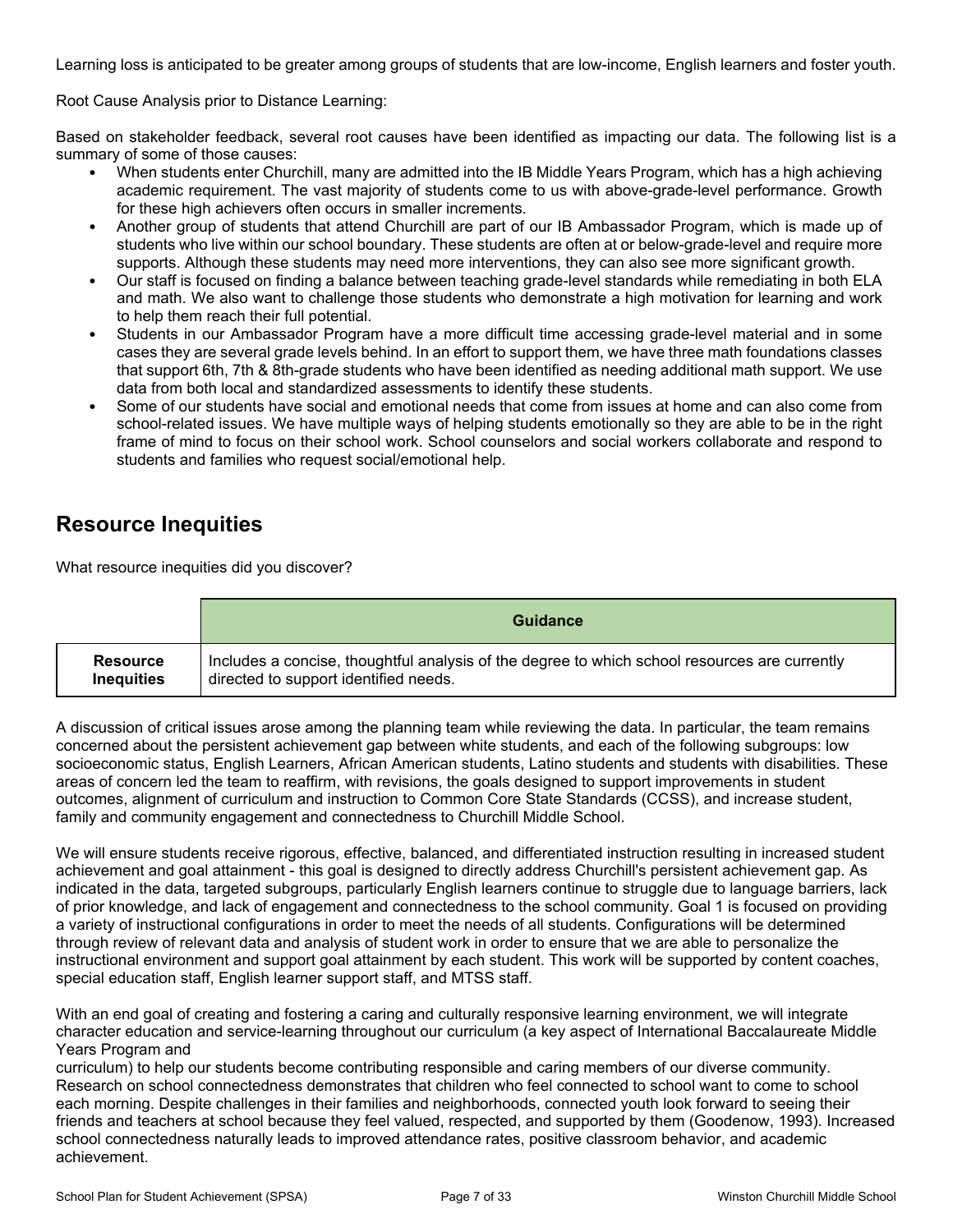# **Stakeholder Involvement**

How, when, and with whom did the school consult as part of the planning process for this SPSA/Annual Review and Update?

#### **Involvement Process for the SPSA and Annual Review and Update**

This plan was developed in consultation with teachers, support staff, students, parents and community members throughout the last school year and during the current school year. During the process, the plan was shared out and feedback was gathered from stakeholders to ensure that the plan reflects the current needs of our school based on multiple data points and current climate and survey results. Teachers collaborate on a weekly basis to thoughtfully plan for instruction and discuss teaching and learning best practices as well as meeting to support the social and emotional needs of students. The English Learner Advisory Committee also has a role to ensure that students and families who are learning English as a second language are supported and represented in our school plan. Through clear and effective communication, we will actively increase the engagement of families and community stakeholders as valued partners of our students' education. Parent and community engagement in the education of children and youth is critical to improving the outcomes of all Churchill students. This goal is designed to effectively communicate and engage Churchill's community stakeholders to support student learning through parent capacity building to support athome learning and engage in decision-making activities on our campus. We intend to use of community resources to expand learning opportunities beyond the school day for Churchill students.

# **Resource Inequities**

Briefly identify and describe any resource inequities identified as a result of the required needs assessment, as applicable.

A discussion of critical issues arose among the planning team while reviewing the data. In particular, the team remains concerned about the persistent achievement gap between white students, and each of the following subgroups: low socioeconomic status, English Learners, African American students, Latino students and students with disabilities. These areas of concern led the team to reaffirm, with revisions, the goals designed to support improvements in student outcomes, alignment of curriculum and instruction to Common

Core State Standards (CCSS), and increase student, family and community engagement and connectedness to Churchill Middle School.

We will ensure students receive rigorous, effective, balanced, and differentiated instruction resulting in increased student achievement and goal attainment - this goal is designed to directly address Churchill's persistent achievement gap. As indicated in the data, targeted subgroups, particularly English learners continue to struggle due to language barriers, lack of prior knowledge, and lack of engagement and connectedness to the school community. Goal 3 is focused on providing a variety of instructional configurations in order to meet the needs of all students. Configurations will be determined through review of relevant data and analysis of student work in order to ensure that we are able to personalize the instructional environment and support goal attainment by each student. This work will be supported by content coaches, special education staff, English learner support staff, and MTSS staff.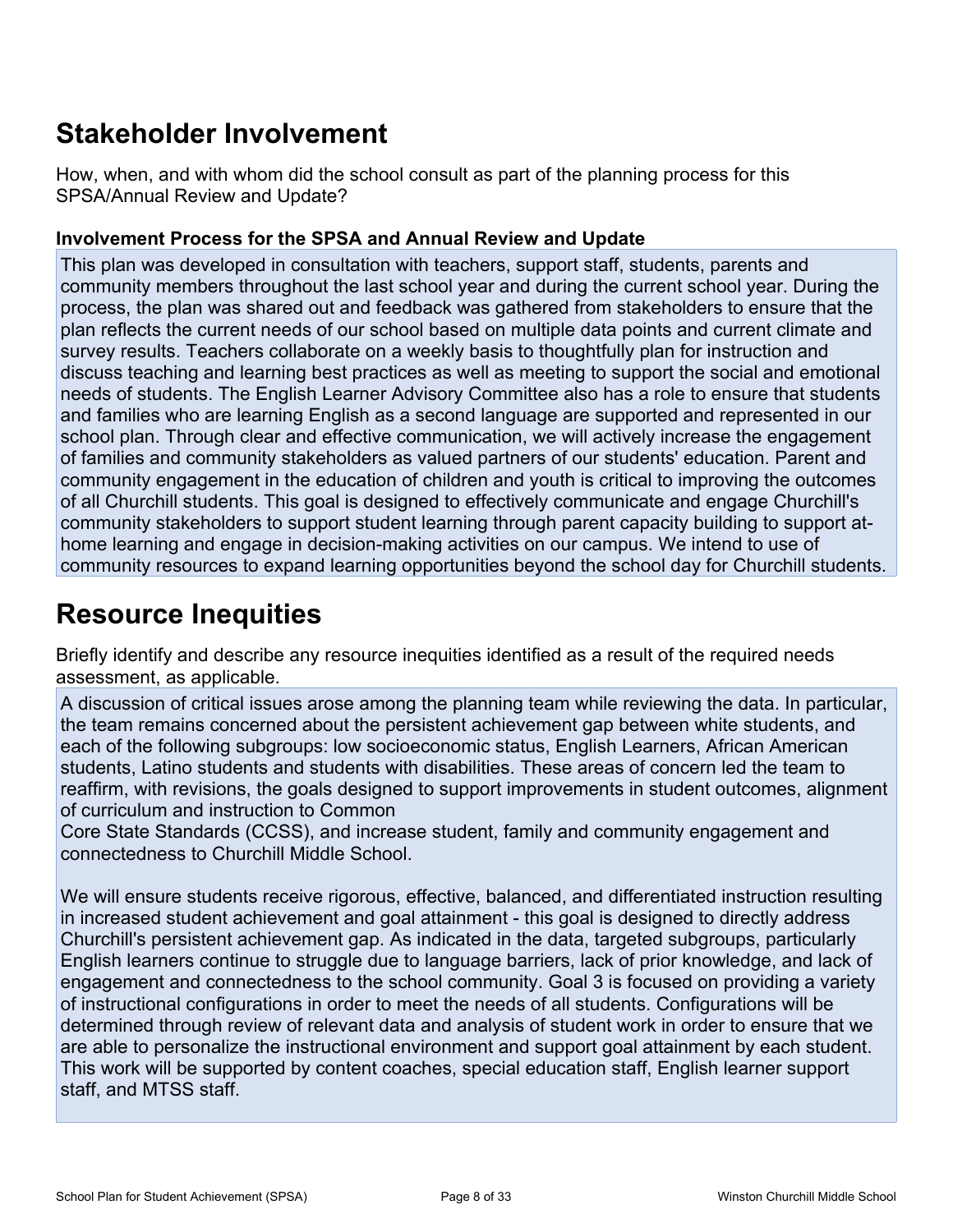With an end goal of creating and fostering a caring and culturally responsive learning environment, we will integrate character education and service-learning throughout our curriculum (a key aspect of International Baccalaureate Middle Years Program and

curriculum) to help our students become contributing responsible and caring members of our diverse community. Research on school connectedness demonstrates that children who feel connected to school want to come to school each morning. Despite challenges in their families and neighborhoods, connected youth look forward to seeing their friends and teachers at school because they feel valued, respected, and supported by them (Goodenow, 1993). Increased school connectedness naturally leads to improved attendance rates, positive classroom behavior, and academic achievement.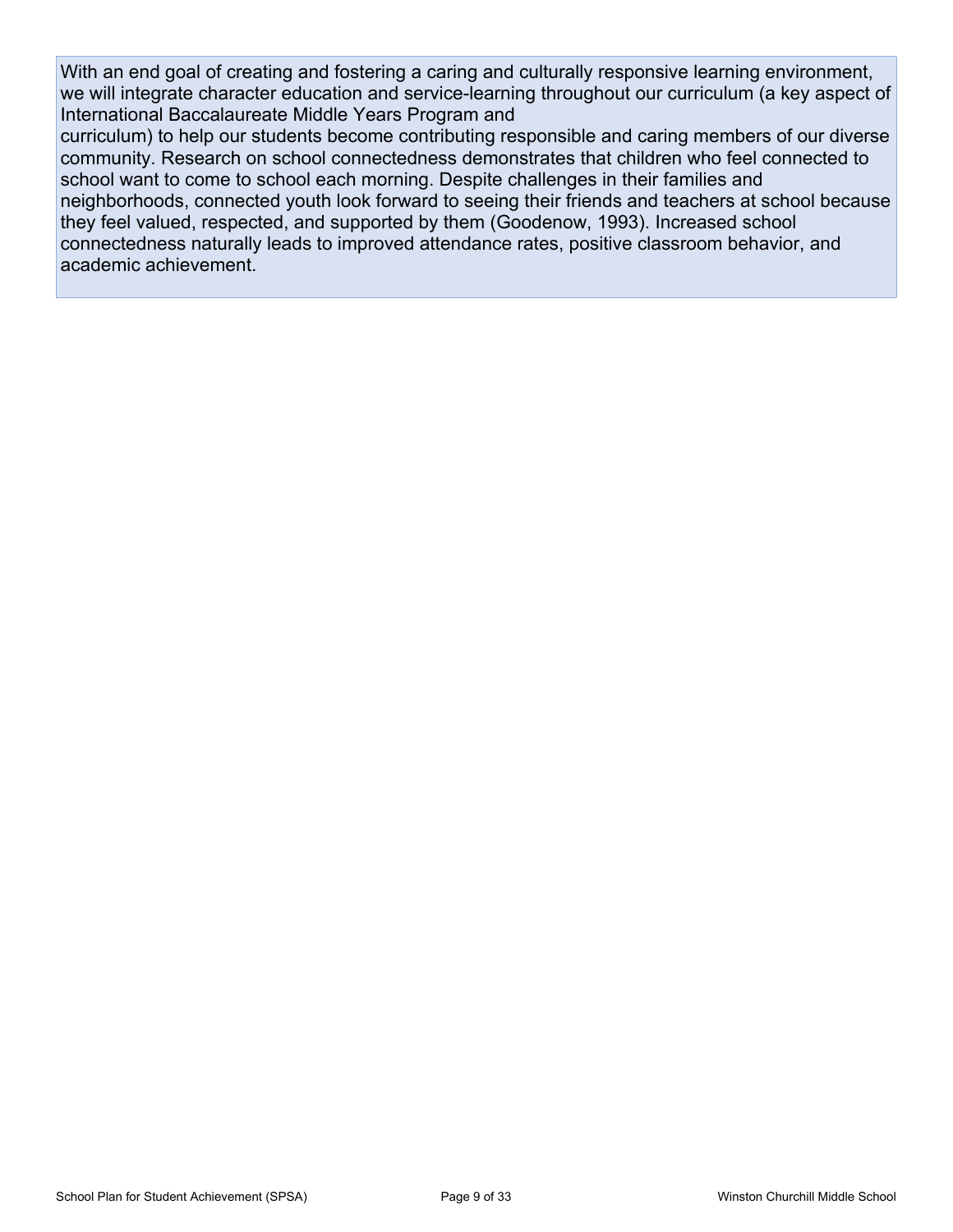### **Goals, Strategies, & Proposed Expenditures**

Complete a copy of the following table for each of the school's goals. Duplicate the table as needed.

#### **Goal Subject**

Connected School Communities

### **LEA/LCAP Goal**

Goal 1. Connected School Communities: Caring staff actively build community relationships, identify assets and needs, and connect students and families with resources to help them access the best opportunities schools have to offer.

### **SPSA/Goal 1**

Connected School Communities: Caring staff actively build community relationships, identify assets and needs, and connect students and families with resources to help them access the best opportunities schools have to offer.

#### **2020-21 Identified Need**

### **Annual Measurable Outcomes**

| Metric/Indicator                                                                                                                         | <b>Baseline 2019-20</b>                                                                                                                                                                         | Expected Outcome 2020-21 |
|------------------------------------------------------------------------------------------------------------------------------------------|-------------------------------------------------------------------------------------------------------------------------------------------------------------------------------------------------|--------------------------|
| Winter 2020-21 School Survey - Overall<br>rating of questions in the School Decision<br>Making section. Percent strongly<br>agree/agree. |                                                                                                                                                                                                 |                          |
| Winter 2020-21 School Survey - Overall<br>rating of questions in the parent<br>involvement section. Percent strongly<br>agree/agree.     | Create a position(s) for Communication<br>Liaison. This position would be<br>responsible for improving and maintaining<br>school-wide and community-wide<br>communication. This would mainly be |                          |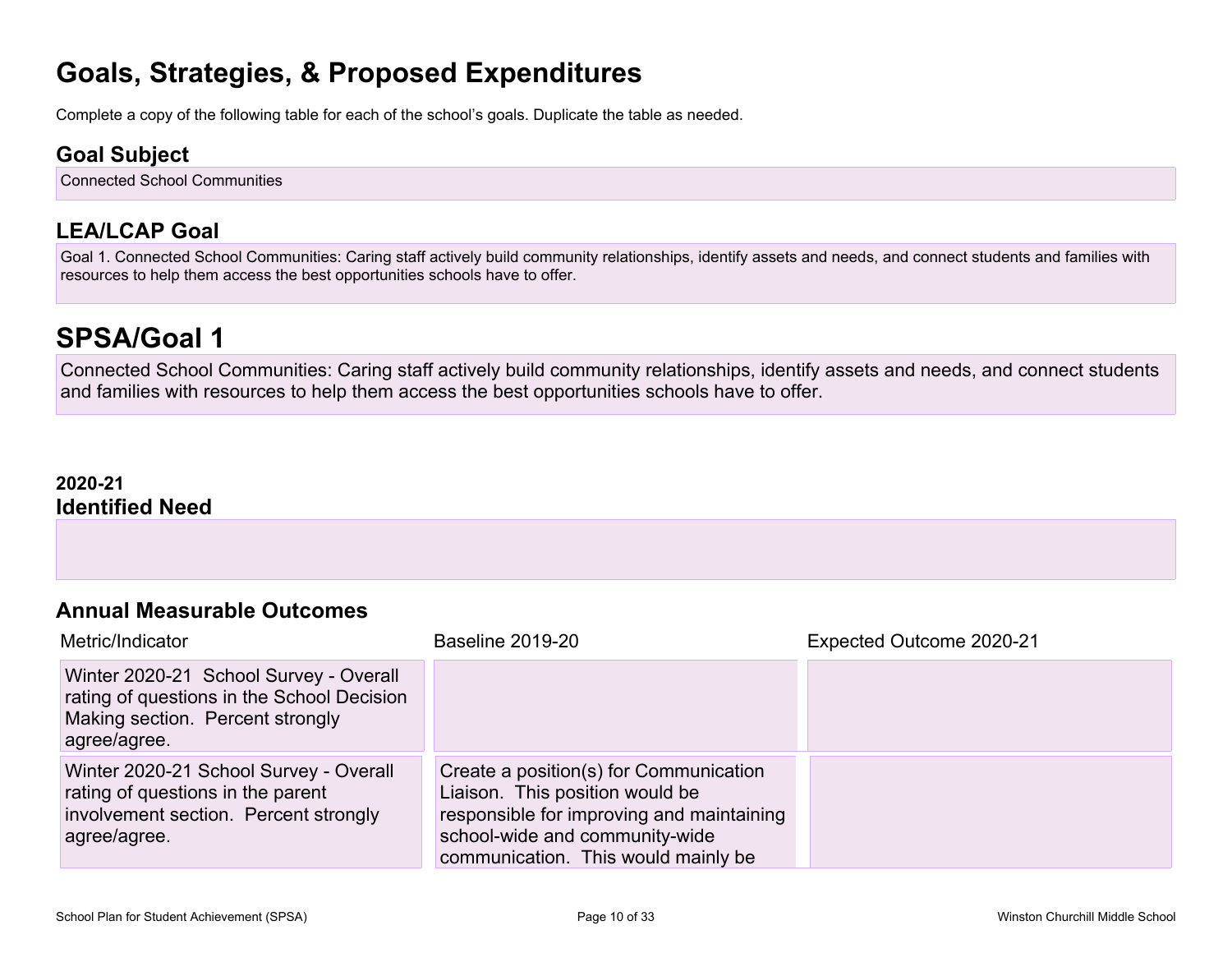done through emails, newsletters, school website and marquee.

Complete a copy of the Strategy/Activity table for each of the school's strategies/activities. Duplicate the table, including Proposed Expenditures, as needed.

#### **Strategy/Activity & Proposed Expenditures**

| SPSA# | <b>Action/Service</b>                                                                                                                                                                                 | <b>Principally Serving</b>                                                                              | Person(s)<br>Responsible                                                                                            | Source(s)                                                                                               | Proposed<br>Allocation | Implementation<br>Timeline    |
|-------|-------------------------------------------------------------------------------------------------------------------------------------------------------------------------------------------------------|---------------------------------------------------------------------------------------------------------|---------------------------------------------------------------------------------------------------------------------|---------------------------------------------------------------------------------------------------------|------------------------|-------------------------------|
| 1.1   | Provide<br>parental and<br>community<br>involvement<br>through<br>outreach,<br>parent and<br>family events<br>and parent<br>training and<br>information<br>related to<br>college/career<br>readiness. | X All Students<br><b>English Learners</b><br><b>Low-Income Students</b><br><b>Foster Youth</b><br>Other | Administration,<br>Teachers,<br>Staff &<br>Parents along<br>with Family<br>and<br>Community<br>Engagement<br>Office | <b>LCFF</b><br>Supplemen<br>tal Site<br>Allocation                                                      | 1000.00                | <b>School Year</b><br>2020-21 |
| 1.2   | Develop an<br>attendance<br>improvement<br>plan with<br>student and<br>staff incentives.<br>Reward<br>students for<br>improvements<br>in attendance<br>goals.                                         | X All Students<br><b>English Learners</b><br><b>Low-Income Students</b><br><b>Foster Youth</b><br>Other | Attendance<br>Improvement<br>Team, LST,<br>PBIS,<br>Administration<br>& Staff                                       | <b>LCFF</b><br>Supplemen<br>tal Site<br>Allocation<br>4000-4999:<br><b>Books And</b><br><b>Supplies</b> | 1000.00                | <b>School Year</b><br>2020-21 |
| 1.3   | Provide<br>supplemental                                                                                                                                                                               | X All Students<br><b>English Learners</b>                                                               | Administration                                                                                                      | <b>LCFF</b><br>Supplemen                                                                                | 153079.00              | <b>School Year</b><br>2020-21 |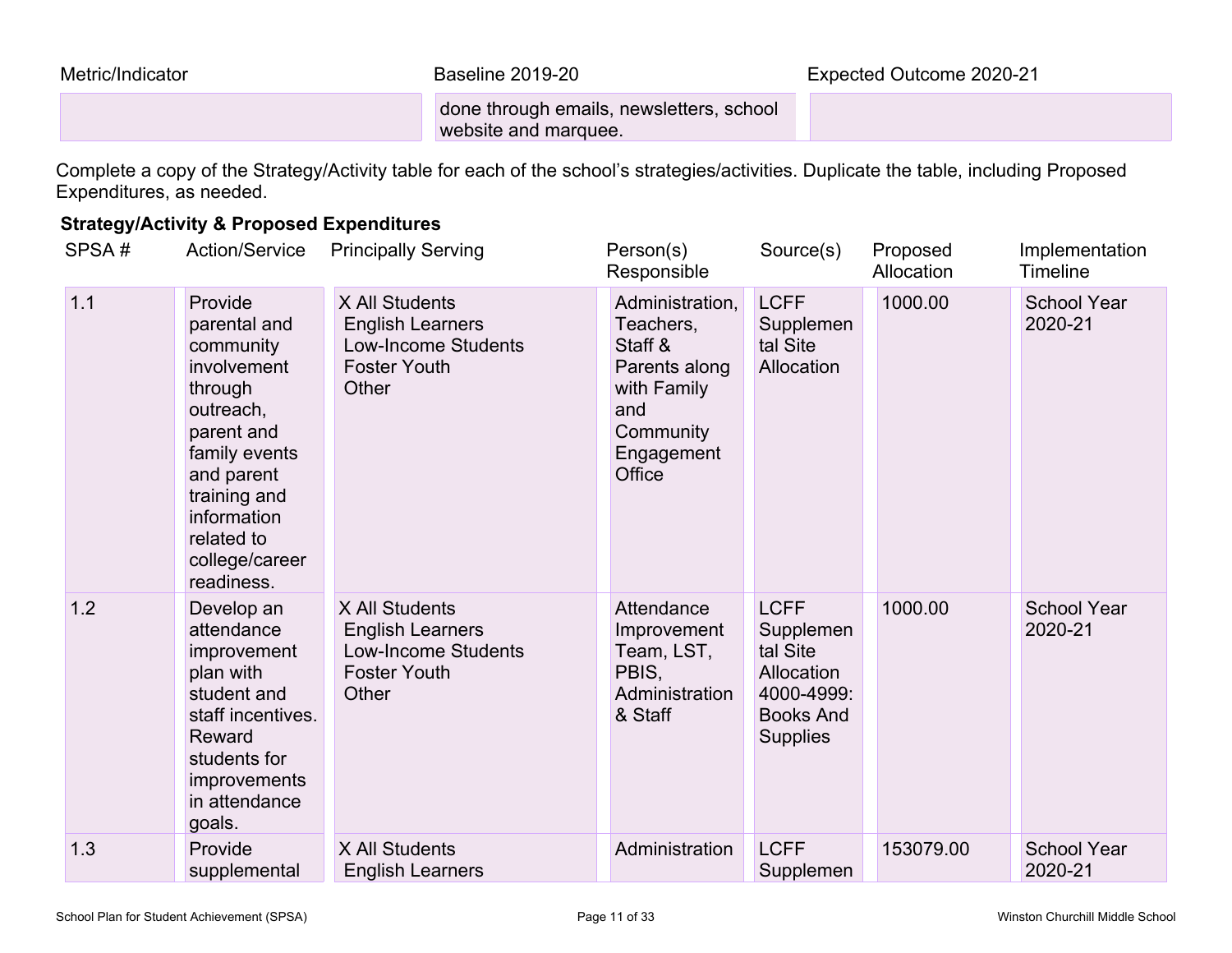|     | instructional<br>administrator<br>to support<br>equitable<br>outcomes for<br>all students.<br><b>1.0 FTE</b>                                                                                    | <b>Low-Income Students</b><br><b>Foster Youth</b><br>Other                                              |                                                          | tal<br>Centralized<br><b>Services</b><br>(District<br>Only)<br>1000-1999:<br>Certificated<br>Personnel<br><b>Salaries</b> |                               |
|-----|-------------------------------------------------------------------------------------------------------------------------------------------------------------------------------------------------|---------------------------------------------------------------------------------------------------------|----------------------------------------------------------|---------------------------------------------------------------------------------------------------------------------------|-------------------------------|
| 1.4 | Work with<br>Winston<br>Churchill IB<br>PTO to<br>increase parent<br>and community<br>participation at<br>school events:<br>Parent<br>meetings, Back<br>to School<br>Night, Open<br>House, etc. | X All Students<br><b>English Learners</b><br><b>Low-Income Students</b><br><b>Foster Youth</b><br>Other | Administration,<br>Teachers,<br>Staff & Parent<br>Groups |                                                                                                                           | <b>School Year</b><br>2020-21 |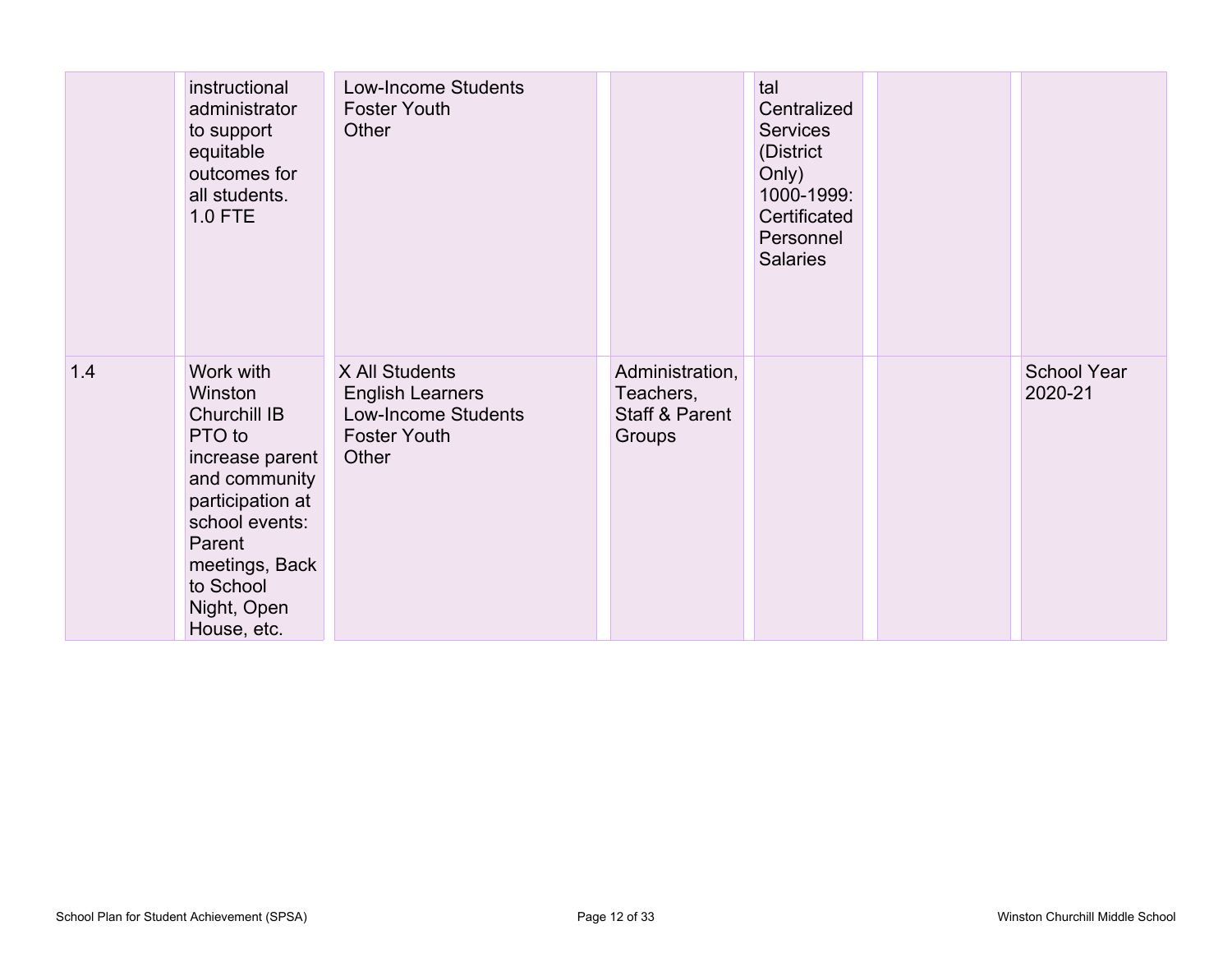### **Goals, Strategies, & Proposed Expenditures**

Complete a copy of the following table for each of the school's goals. Duplicate the table as needed.

### **Goal Subject**

Healthy Environments for Socio-Emotional Growth

### **LEA/LCAP Goal**

Goal 2. Healthy Environments for Social and Emotional Growth: All staff cultivate inclusive, safe, equitable, culturally responsive and healthy environments by integrating social and emotional learning to ensure essential student development.

# **SPSA/Goal 2**

Healthy Environments for Social and Emotional Growth: All staff cultivate inclusive, safe, equitable, culturally responsive and healthy environments by integrating social and emotional learning to ensure essential student development.

# **Annual Review**

#### **SPSA Year Reviewed: 2019-20**

Respond to the following prompts relative to this goal. If the school is in the first year of implementing the goal, an analysis is not required and this section may be deleted.

## **ANALYSIS**

Describe the overall implementation of the strategies/activities and the overall effectiveness of the strategies/activities to achieve the articulated goal.

1.

Briefly describe any major differences between the intended implementation and/or the budgeted expenditures to implement the strategies/activities to meet the articulated goal.

2.

Describe any changes that will be made to this goal, the annual outcomes, metrics, or strategies/activities to achieve this goal as a result of this analysis. Identify where those changes can be found in the SPSA.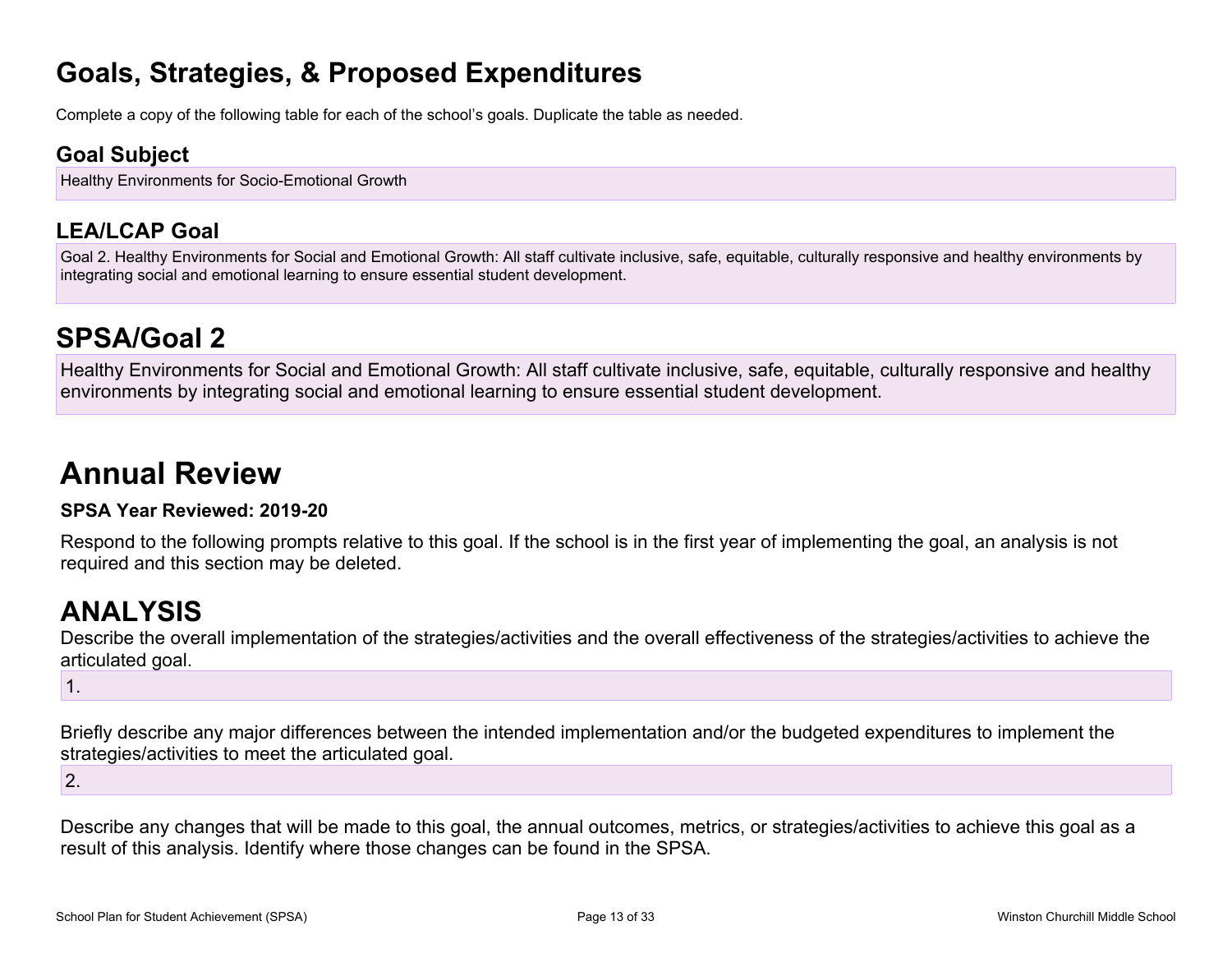The School Plan for Student Achievement was revised to align to the newly developed 2020-2023 LCAP. The Comprehensive Needs Assessment lead to the identification of --- as an area of focus. To address this, Actions ----, ---- , and ---- were written into the plan.

#### **2020-21 Identified Need**

Students need to feel safe at school in order to achieve and they need to feel connected to the school if we want them to have positive attendance and behavior.

### **Annual Measurable Outcomes**

| Metric/Indicator                                                                                                                                                                                                                                            | <b>Baseline 2019-20</b> | Expected Outcome 2020-21                                                               |
|-------------------------------------------------------------------------------------------------------------------------------------------------------------------------------------------------------------------------------------------------------------|-------------------------|----------------------------------------------------------------------------------------|
| <b>Suspension Rate</b>                                                                                                                                                                                                                                      |                         |                                                                                        |
| District Survey - School Culture Staff.<br>Percent strongly agree/agree overall.<br>District Survey - School Culture Parent.<br>Percent strongly agree/agree overall.<br>District Survey - School Culture Student.<br>Percent strongly agree/agree overall. |                         | Over 70% of students will feel like they<br>are part of their school (feel connected). |
| Attendance                                                                                                                                                                                                                                                  |                         |                                                                                        |
| District Survey - Safety Staff. Percent<br>strongly agree/agree overall.<br>District Survey - Safety Parent. Percent<br>strongly agree/agree overall.<br>District Survey - Safety Student. Percent<br>strongly agree/agree overall.                         |                         |                                                                                        |

Complete a copy of the Strategy/Activity table for each of the school's strategies/activities. Duplicate the table, including Proposed Expenditures, as needed.

#### **Strategy/Activity & Proposed Expenditures**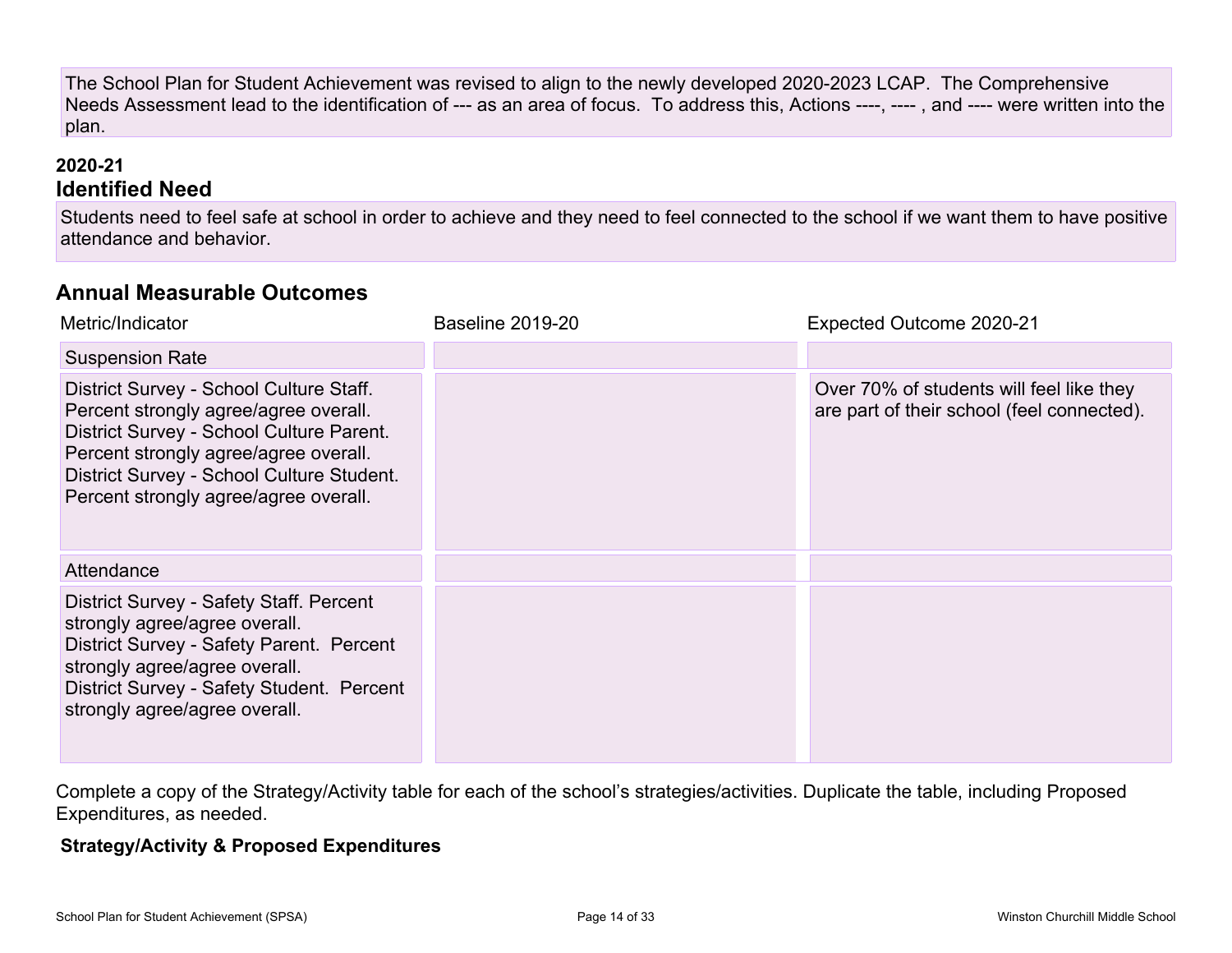| SPSA# | <b>Action/Service</b>                                                                                                                                                                                                                                                                                                                                                                                                                                                                                                                                                      | <b>Principally Serving</b>                                                                              | Person(s)<br>Responsible                                                               | Source(s)                                                                                                                                                             | Proposed<br>Allocation | Implementation<br>Timeline    |
|-------|----------------------------------------------------------------------------------------------------------------------------------------------------------------------------------------------------------------------------------------------------------------------------------------------------------------------------------------------------------------------------------------------------------------------------------------------------------------------------------------------------------------------------------------------------------------------------|---------------------------------------------------------------------------------------------------------|----------------------------------------------------------------------------------------|-----------------------------------------------------------------------------------------------------------------------------------------------------------------------|------------------------|-------------------------------|
| 2.1   | Create a<br>student reward<br>system that<br>supports our<br>school-wide<br>behavioral<br>expectations<br>(BARKS), IB<br><b>Learner Profile</b><br>and our Proud<br>to Be<br>Awesome<br>program which<br>recognizes<br>students for<br>academic,<br>citizenship, and<br>attendance<br>achievements.<br>Develop<br>Homeroom<br>curriculum that<br>supports the IB<br><b>Learner Profile</b><br>(include extra<br>duty time for<br>staff to plan,<br>purchase<br>supplies and<br>materials to<br>execute these<br>days, and any<br>student<br>rewards given<br>on the days). | X All Students<br><b>English Learners</b><br><b>Low-Income Students</b><br><b>Foster Youth</b><br>Other | Administration,<br>Leadership<br>Team, Staff,<br>LST, PBIS and<br><b>Parent Groups</b> | <b>LCFF</b><br>Supplemen<br>tal Site<br>Allocation<br>4000-4999:<br><b>Books And</b><br><b>Supplies</b><br>1000-1999:<br>Certificated<br>Personnel<br><b>Salaries</b> | 1968.00                | <b>School Year</b><br>2020-21 |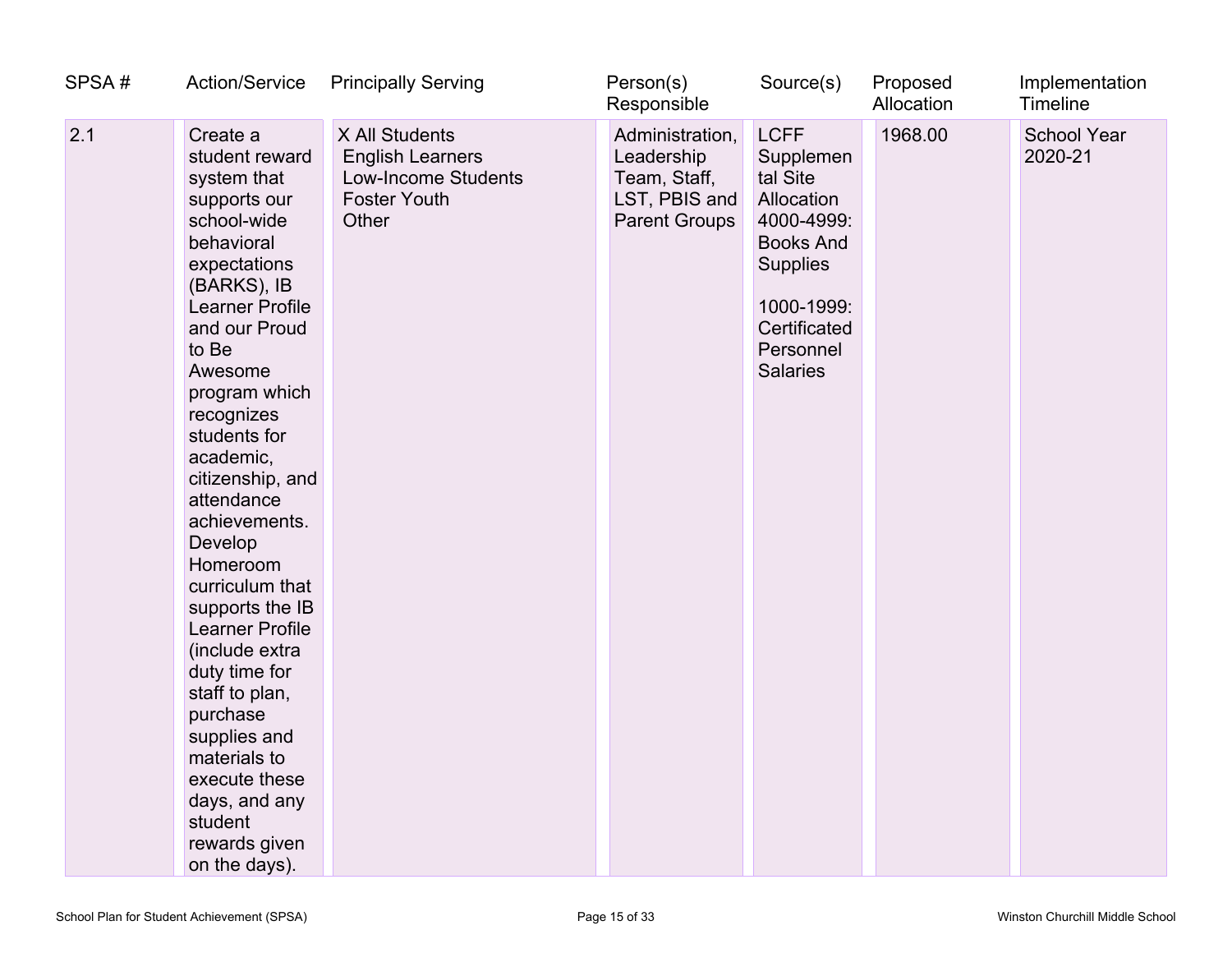| 2.2 | Develop and<br>maintain a LST<br>(Learning<br>Support Team)<br>which will focus<br>on meeting the<br>needs of our<br>under-served<br>and at-risk<br>students.                                                                                                                                                                                                                  | <b>All Students</b><br>X English Learners<br>X Low-Income Students<br>X Foster Youth<br>Other           | Administration<br>& Staff         | Other<br><b>None</b><br>Specified                                                                                                                     | 200.00   | <b>School Year</b><br>2020-21 |
|-----|--------------------------------------------------------------------------------------------------------------------------------------------------------------------------------------------------------------------------------------------------------------------------------------------------------------------------------------------------------------------------------|---------------------------------------------------------------------------------------------------------|-----------------------------------|-------------------------------------------------------------------------------------------------------------------------------------------------------|----------|-------------------------------|
| 2.3 | Provide<br>additional high,<br>middle school<br>and K-8 school<br>counseling<br>services for<br>parents and<br>students in the<br>areas of<br>education and<br>career<br>planning,<br>student<br>performance,<br>personal and<br>social relations,<br>and parent and<br>family<br>relations.<br>Targeted<br>services under<br>the framework<br>of MTSS.<br>.5 FTE<br>Counselor | X All Students<br><b>English Learners</b><br><b>Low-Income Students</b><br><b>Foster Youth</b><br>Other | <b>District</b><br>Administration | <b>LCFF</b><br>Supplemen<br>tal<br>Centralized<br><b>Services</b><br>(District<br>Only)<br>1000-1999:<br>Certificated<br>Personnel<br><b>Salaries</b> | 50239.00 | <b>School Year</b><br>2020-21 |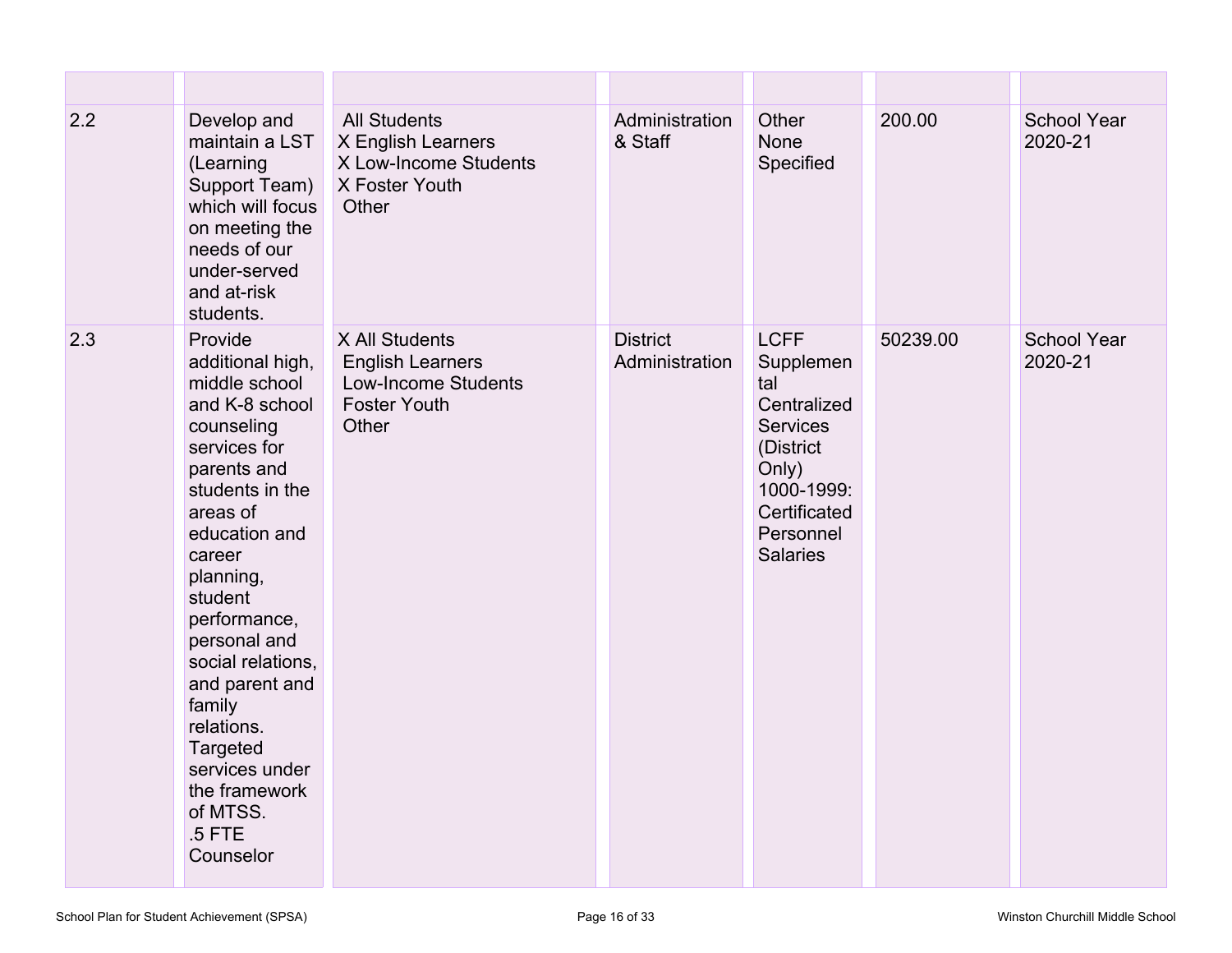| 2.4 | Provide<br>additional Tier<br>2 interventions<br>through PBIS<br>strategies to<br>address<br>students of<br>need based on<br>school-wide<br>screening.<br>Check-<br>in/Check-out<br>staff member<br>and class and<br>BSP's. | X All Students<br><b>English Learners</b><br><b>Low-Income Students</b><br><b>Foster Youth</b><br>Other | LST,<br>Administration<br>& Staff | <b>LCFF</b><br>Supplemen<br>tal Site<br>Allocation<br><b>None</b><br>Specified                                   | 300.00   | <b>School Year</b><br>2020-21 |
|-----|-----------------------------------------------------------------------------------------------------------------------------------------------------------------------------------------------------------------------------|---------------------------------------------------------------------------------------------------------|-----------------------------------|------------------------------------------------------------------------------------------------------------------|----------|-------------------------------|
| 2.5 | Pay staff<br>member to<br>input data into<br>our Q system<br>that could then<br>be used by<br>LST and staff.                                                                                                                | X All Students<br><b>English Learners</b><br><b>Low-Income Students</b><br><b>Foster Youth</b><br>Other | Administration<br>& Staff         | <b>LCFF</b><br>Supplemen<br>tal Site<br>Allocation<br>1000-1999:<br>Certificated<br>Personnel<br><b>Salaries</b> | 200.00   | <b>School Year</b><br>2020-21 |
| 2.6 | Hire a second<br>campus<br>monitor to<br>assist with<br>climate and<br>culture. Goal is<br>to improve<br>school climate<br>and students'<br>attendance.                                                                     | X All Students<br><b>English Learners</b><br><b>Low-Income Students</b><br><b>Foster Youth</b><br>Other | Administration                    | <b>LCFF</b><br>Supplemen<br>tal Site<br>Allocation<br>2000-2999:<br>Classified<br>Personnel<br><b>Salaries</b>   | 42208.00 | <b>School Year</b><br>2020-21 |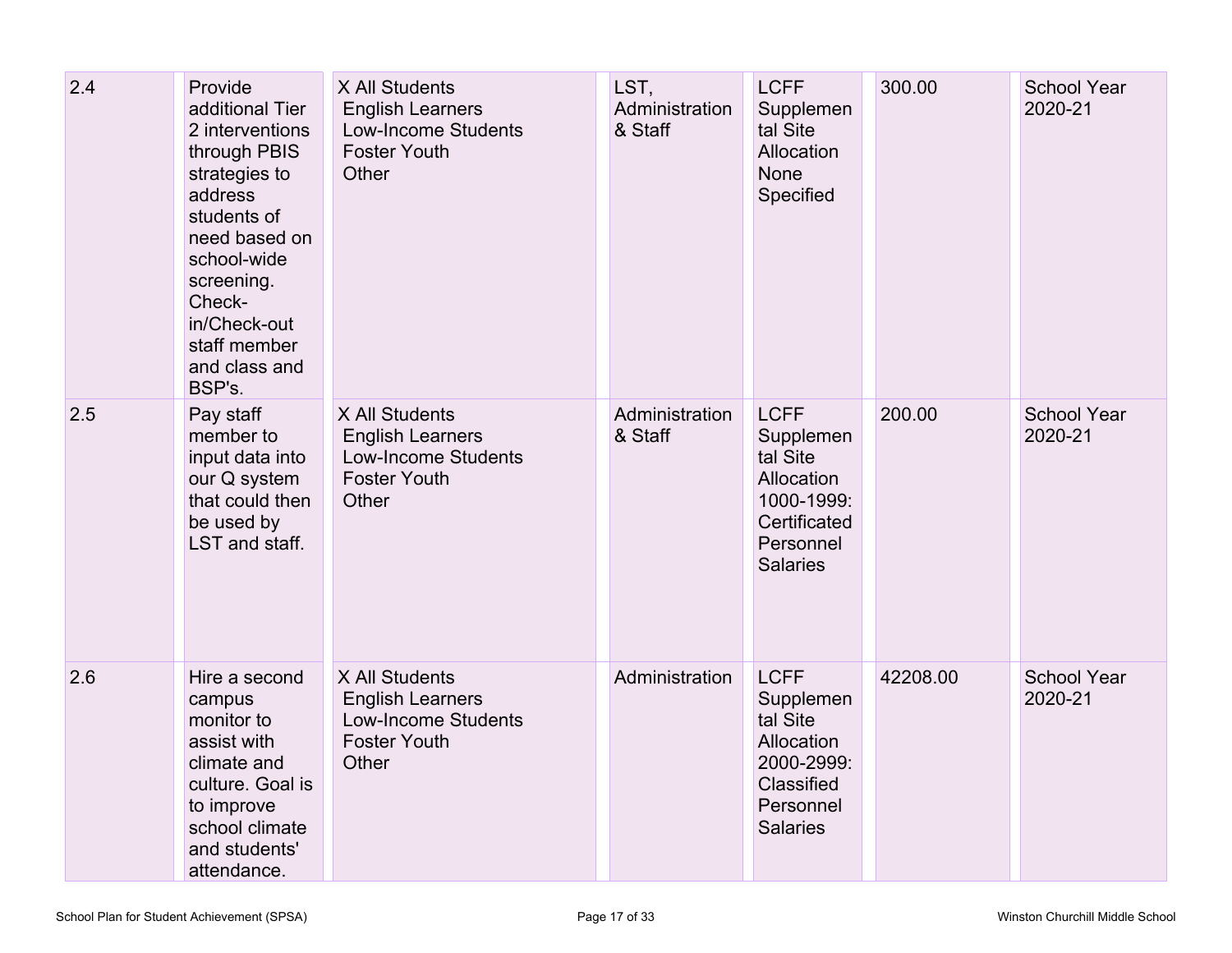| Will be a          |  |  |  |
|--------------------|--|--|--|
| member of our      |  |  |  |
| <b>Site Safety</b> |  |  |  |
| Team, LST          |  |  |  |
| Team and           |  |  |  |
| Churchill's        |  |  |  |
| PBIS Team.         |  |  |  |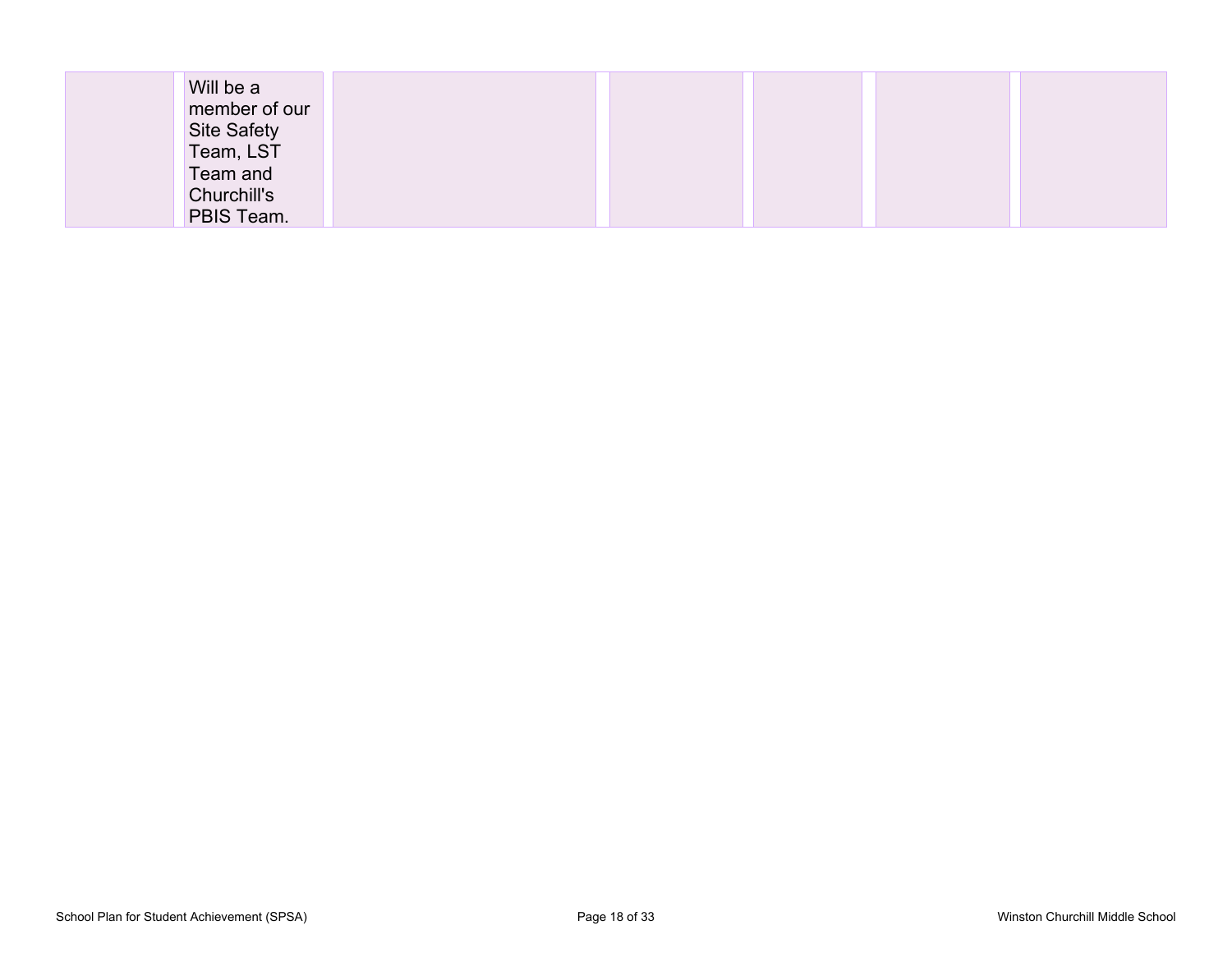### **Goals, Strategies, & Proposed Expenditures**

Complete a copy of the following table for each of the school's goals. Duplicate the table as needed.

### **Goal Subject**

Engaging Academics

### **LEA/LCAP Goal**

Goal 3. Engaging Academic Programs: All educators engage and support each student in a challenging and broad course of study that builds skills, knowledge and experiences preparing all to be critical thinkers who communicate effectively, collaborate and are civic minded.

# **SPSA/Goal 3**

Engaging Academic Programs: All educators engage and support each student in a challenging and broad course of study that builds skills, knowledge and experiences preparing all to be critical thinkers who communicate effectively, collaborate and are civic minded.

We will regularly monitor student progress, using data to identify student needs and implement effective innovative strategies (IB, AVID, EL) to increase student achievement. We will continue to focus on whole school IB instructional practices and philosophies with the end goal of all students reaching proficiency on local, state, national and IB standards.

# **Annual Review**

#### **SPSA Year Reviewed: 2019-20**

Respond to the following prompts relative to this goal. If the school is in the first year of implementing the goal, an analysis is not required and this section may be deleted.

# **ANALYSIS**

Describe the overall implementation of the strategies/activities and the overall effectiveness of the strategies/activities to achieve the articulated goal.

The overall implementation of actions in 2018-19 was effective in many areas. Last year, the focus continued to be on regularly monitoring student progress, using data to identify student needs and implementing effective and innovative strategies (IB, AVID, EL) to increase student achievement.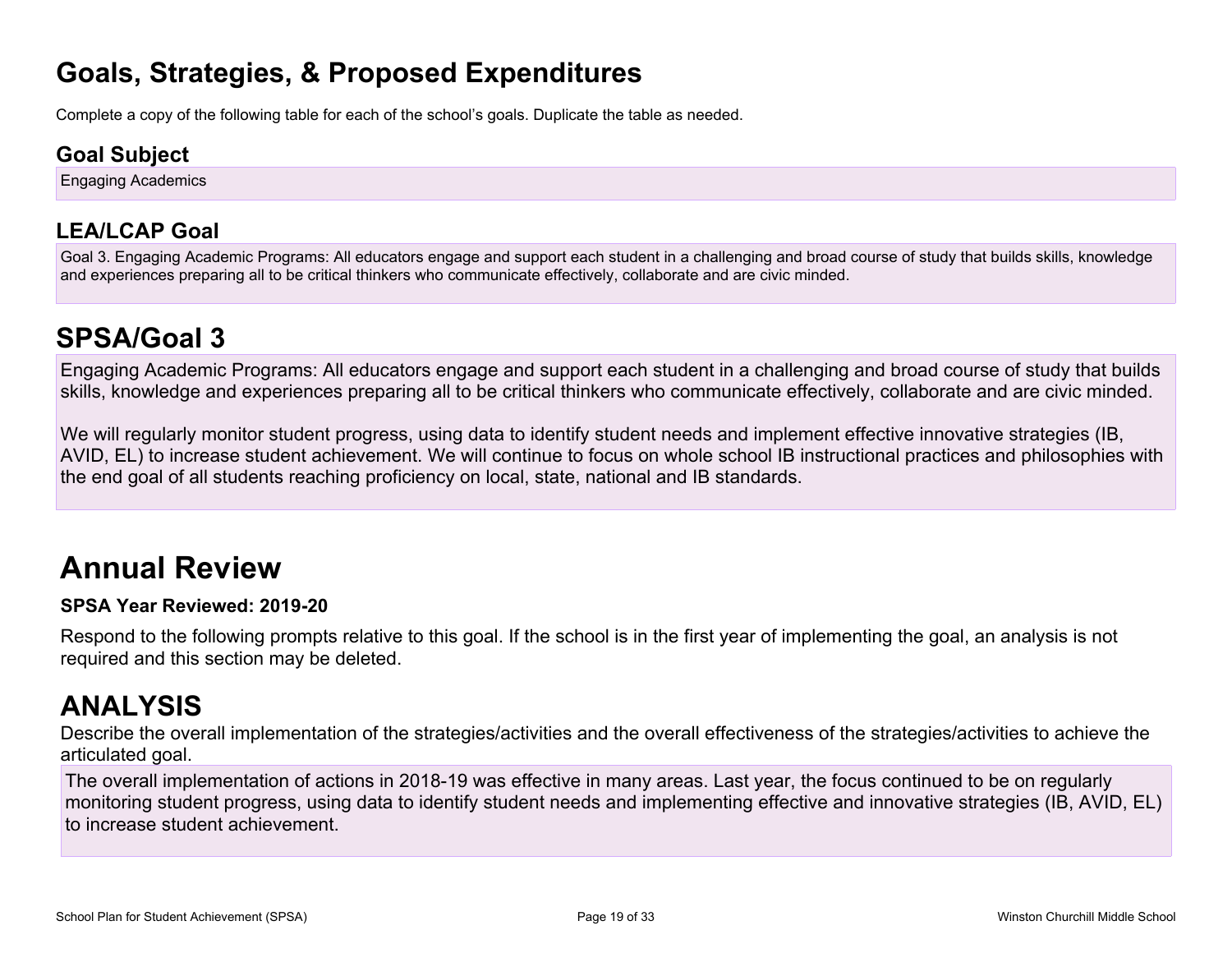We will continue to focus on whole school IB instructional practices and philosophies with the end goal of all students reaching proficiency on local, state, national and IB standards. In looking at our data we can celebrate improvements in the following areas:

The data tells us that overall, we held steady for our math performance and had a slight uptick in our ELA scores. Although the overall movement is minimal, we had pockets of strong growth. Our 7th grade ELA and math scores both increased by 5% and 3% respectively. Our low-income population had growth in both ELA and math with increases of 4.2% and 3.1% respectively. Another growth area was for our EL students in both ELA and math with increases of 3.1% and 3.3% respectively. Special Education was another strong growth area with ELA and math scores both going up 3.5% and 4.5% respectively. Last year we had an 8.06% suspension rate which was a 5.36% decrease over the previous year. We will continue to focus on Positive Behavioral Interventions and Supports.

Last year we had a 98.4% attendance rate which was a 2.4% increase over the previous year.

Briefly describe any major differences between the intended implementation and/or the budgeted expenditures to implement the strategies/activities to meet the articulated goal.

No major changes

Describe any changes that will be made to this goal, the annual outcomes, metrics, or strategies/activities to achieve this goal as a result of this analysis. Identify where those changes can be found in the SPSA.

Last year Churchill focused on whole school IB instructional practices and that work will continue this year as we are preparing for our IB Evaluation. We will also focus on communicating school expectations to our students, families and community members so that the IB program can be better understood and supported. We will also continue to focus on PBIS, school attendance, student suspension and student engagement.

#### **2020-21 Identified Need**

Increased achievement in our identified areas of concern: 8th grade English Language Arts (ELA) and math scores dropped by 4% and 1% respectively. Improving our academic performance for Hispanic students who saw a 3.1% decrease in math scores and for African American students who showed relatively flat results with a 0.6% drop in ELA and only a small increase of 0.9% in math. We want to continue to focus on our low-income population who had growth in both ELA and math with increases of 4.2% and 3.1% respectively and EL students who saw growth in both ELA and math with increases of 3.1% and 3.3% respectively. We would also like to continue to focus on Special Education students who saw strong growth areas with ELA and math scores both going up 3.5% and 4.5% respectively.

#### **Annual Measurable Outcomes**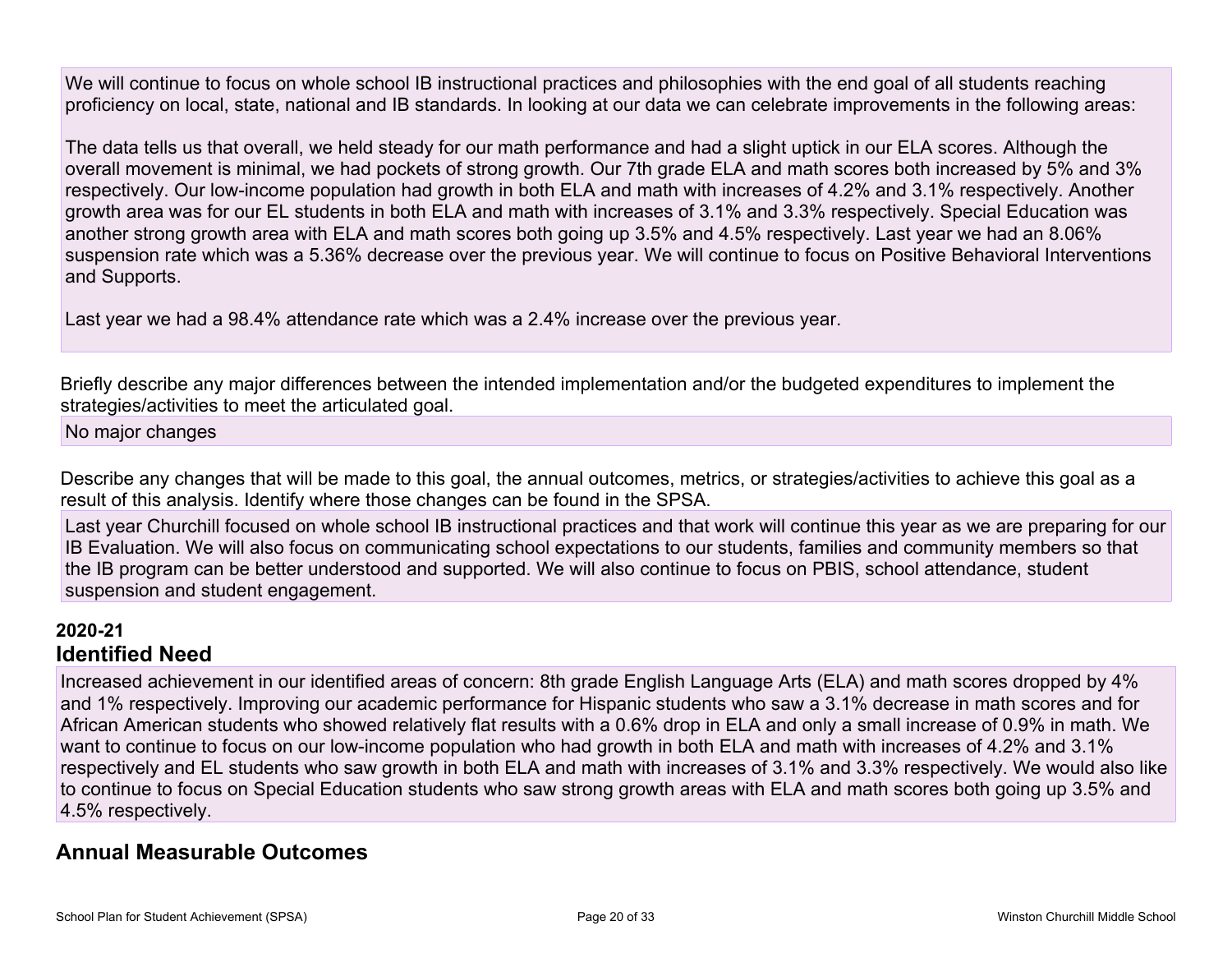| Metric/Indicator   | Baseline 2019-20           | Expected Outcome 2020-21                |
|--------------------|----------------------------|-----------------------------------------|
| <b>ELA CAASPP</b>  | ELA 65.5% proficiency rate | ELA 70.5% proficiency rate (5% growth)  |
| <b>Math CAASPP</b> | Math 58.5 proficiency rate | Math 63.5% proficiency rate (5% growth) |

Complete a copy of the Strategy/Activity table for each of the school's strategies/activities. Duplicate the table, including Proposed Expenditures, as needed.

#### **Strategy/Activity & Proposed Expenditures**

| SPSA# | <b>Action/Service</b>                                                                                                                                                                                                                                                                                     | <b>Principally Serving</b>                                                                              | Person(s)<br>Responsible                                      | Source(s)                                                                                                                                             | Proposed<br>Allocation | Implementation<br>Timeline    |
|-------|-----------------------------------------------------------------------------------------------------------------------------------------------------------------------------------------------------------------------------------------------------------------------------------------------------------|---------------------------------------------------------------------------------------------------------|---------------------------------------------------------------|-------------------------------------------------------------------------------------------------------------------------------------------------------|------------------------|-------------------------------|
| 3.1   | Work with the<br>Leadership<br>Team and<br>Department<br>Chairs to<br>ensure quality<br>first instruction<br>in the<br>classroom to<br>meet the needs<br>of all students<br>(IB, AVID,<br>SPED, EL etc.)<br>through<br>professional<br>development<br>opportunities,<br>workshops,<br>and<br>conferences. | X All Students<br><b>English Learners</b><br><b>Low-Income Students</b><br><b>Foster Youth</b><br>Other | Administrators<br>, Leadership<br>Team and<br><b>Teachers</b> | <b>LCFF</b><br>Supplemen<br>tal Site<br>Allocation<br>5800:<br>Professiona<br>I/Consulting<br><b>Services</b><br>And<br>Operating<br>Expenditur<br>es | 4000.00                | <b>School Year</b><br>2020-21 |
| 3.2   | Provide time<br>for teacher<br>collaboration<br>and lesson<br>planning.<br>Provide<br>supplemental                                                                                                                                                                                                        | X All Students<br><b>English Learners</b><br><b>Low-Income Students</b><br><b>Foster Youth</b><br>Other | Administrators<br>, Leadership<br>Team &<br><b>Teachers</b>   | <b>LCFF</b><br>Supplemen<br>tal Site<br>Allocation<br>1000-1999:<br>Certificated                                                                      | 4000.00                | <b>School Year</b><br>2020-21 |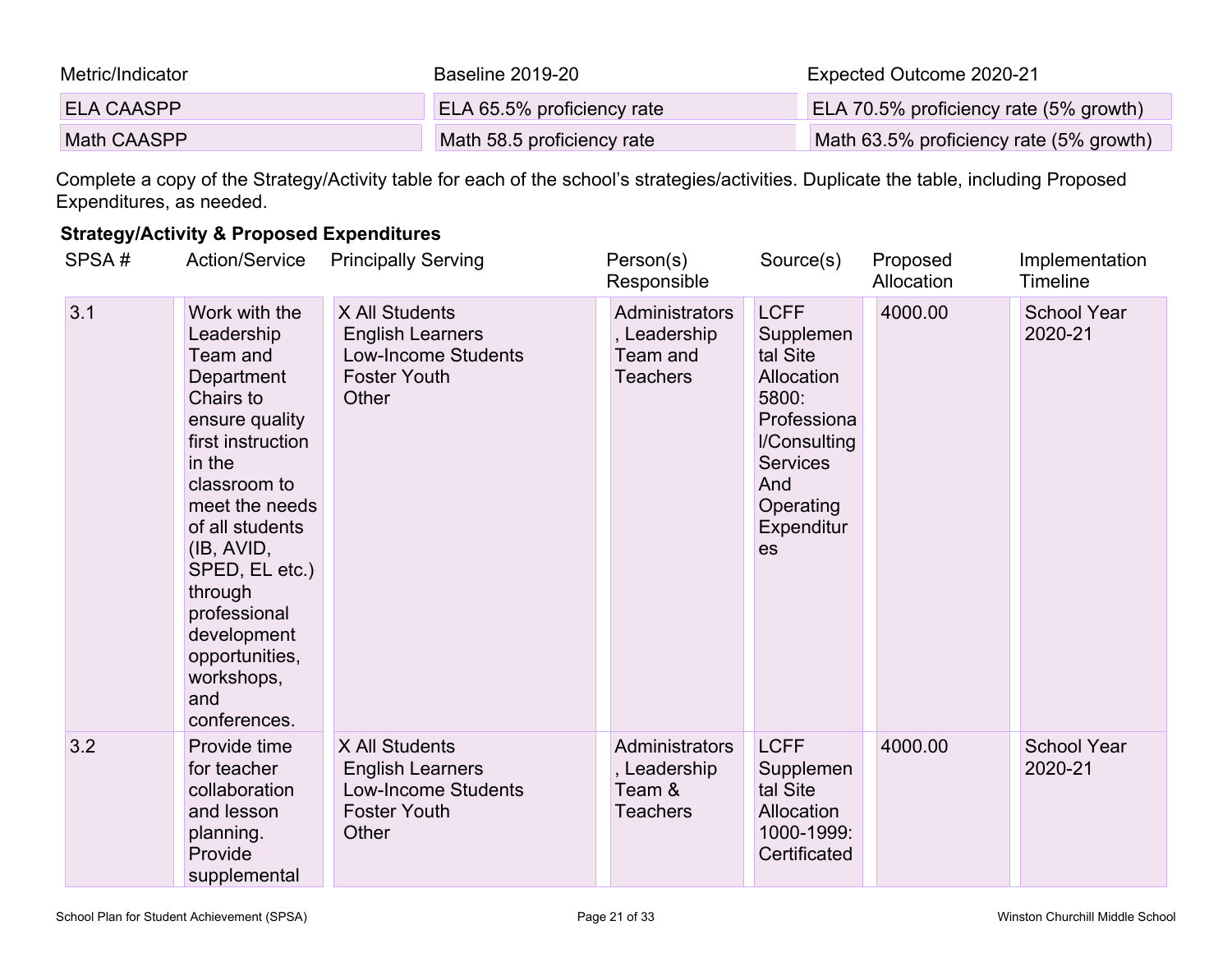|     | instructional<br>materials and<br>supplies,<br>including but<br>not limited to:<br>books and<br>materials, on-<br>line resources,<br>technology and<br>equipment.                                                                                |                                                                                                         |                                                                          | Personnel<br><b>Salaries</b><br>3000-3999:<br>Employee<br><b>Benefits</b><br>4000-4999:<br><b>Books And</b><br><b>Supplies</b> |          |                               |
|-----|--------------------------------------------------------------------------------------------------------------------------------------------------------------------------------------------------------------------------------------------------|---------------------------------------------------------------------------------------------------------|--------------------------------------------------------------------------|--------------------------------------------------------------------------------------------------------------------------------|----------|-------------------------------|
| 3.3 | Provide funding<br>for enrichment<br>activities that<br>support the<br>core curriculum<br>and support<br>student<br>learning. Ex:<br>Plays,<br>productions,<br>field trips,<br>guest speakers<br>and special<br>events for all<br>content areas. | X All Students<br><b>English Learners</b><br><b>Low-Income Students</b><br><b>Foster Youth</b><br>Other | Administrators<br>, Leadership<br>Team,<br>Teachers &<br><b>Students</b> | <b>LCFF</b><br>Supplemen<br>tal Site<br>Allocation                                                                             | 1472.00  | <b>School Year</b><br>2020-21 |
| 3.4 | Develop and<br>implement an<br>after school<br>homework<br>program called<br>Power Hour<br>that is<br>supervised by<br>credentialed<br>teachers and<br>provides a                                                                                | X All Students<br><b>English Learners</b><br><b>Low-Income Students</b><br><b>Foster Youth</b><br>Other | Administration<br>& Teachers                                             | Other                                                                                                                          | 50000.00 | <b>School Year</b><br>2020-21 |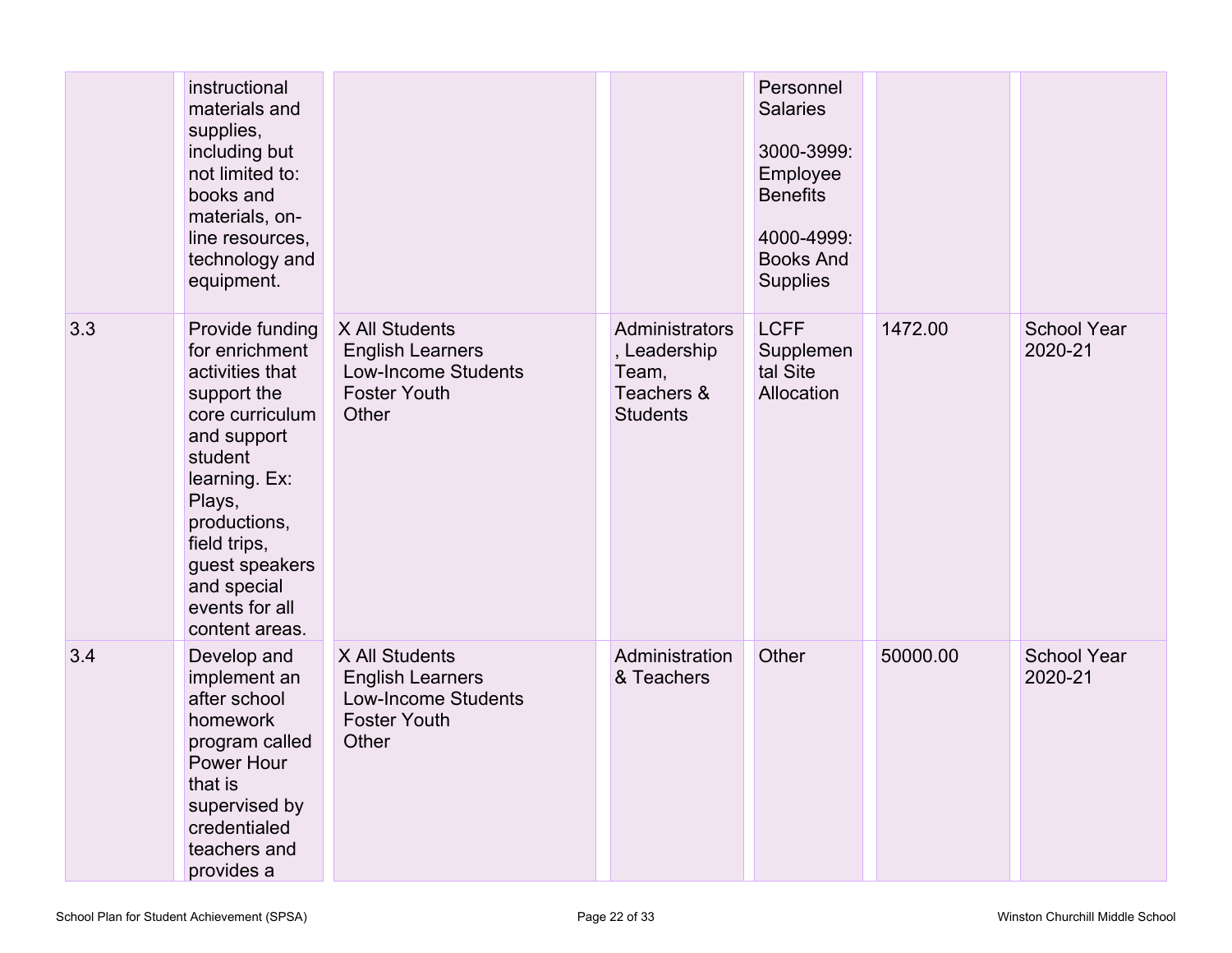|     | positive, quiet<br>and productive<br>learning<br>environment for<br>students<br>needing help in<br>one or more<br>core academic<br>areas.<br>(centrally<br>funded) |                                                                                                         |                                                                |                                                                                                                                                       |        |                               |
|-----|--------------------------------------------------------------------------------------------------------------------------------------------------------------------|---------------------------------------------------------------------------------------------------------|----------------------------------------------------------------|-------------------------------------------------------------------------------------------------------------------------------------------------------|--------|-------------------------------|
| 3.5 | Provide<br>intervention<br>math<br>instruction for<br>6th & 7th grade<br>students who<br>have scored<br>below<br>standard.<br>.20 FTE                              | X All Students<br><b>English Learners</b><br><b>Low-Income Students</b><br><b>Foster Youth</b><br>Other | Intervention<br>Math Teacher                                   | <b>LCFF</b><br>Supplemen<br>tal<br>Centralized<br><b>Services</b><br>(District<br>Only)<br>1000-1999:<br>Certificated<br>Personnel<br><b>Salaries</b> | 24896  | <b>School Year</b><br>2020-21 |
| 3.6 | Ensure all<br>English<br>Learners<br>receive<br>Designated<br>and Integrated<br>English<br>Language<br>Development<br>daily (ELD).                                 | <b>All Students</b><br>X English Learners<br><b>Low-Income Students</b><br><b>Foster Youth</b><br>Other | <b>ELD Support</b><br>teachers and<br>instructional<br>periods | <b>LCFF</b><br>Supplemen<br>tal English<br>Learner<br>Central<br>1000-1999:<br>Certificated<br>Personnel<br><b>Salaries</b>                           | 136176 | <b>School Year</b><br>2020-21 |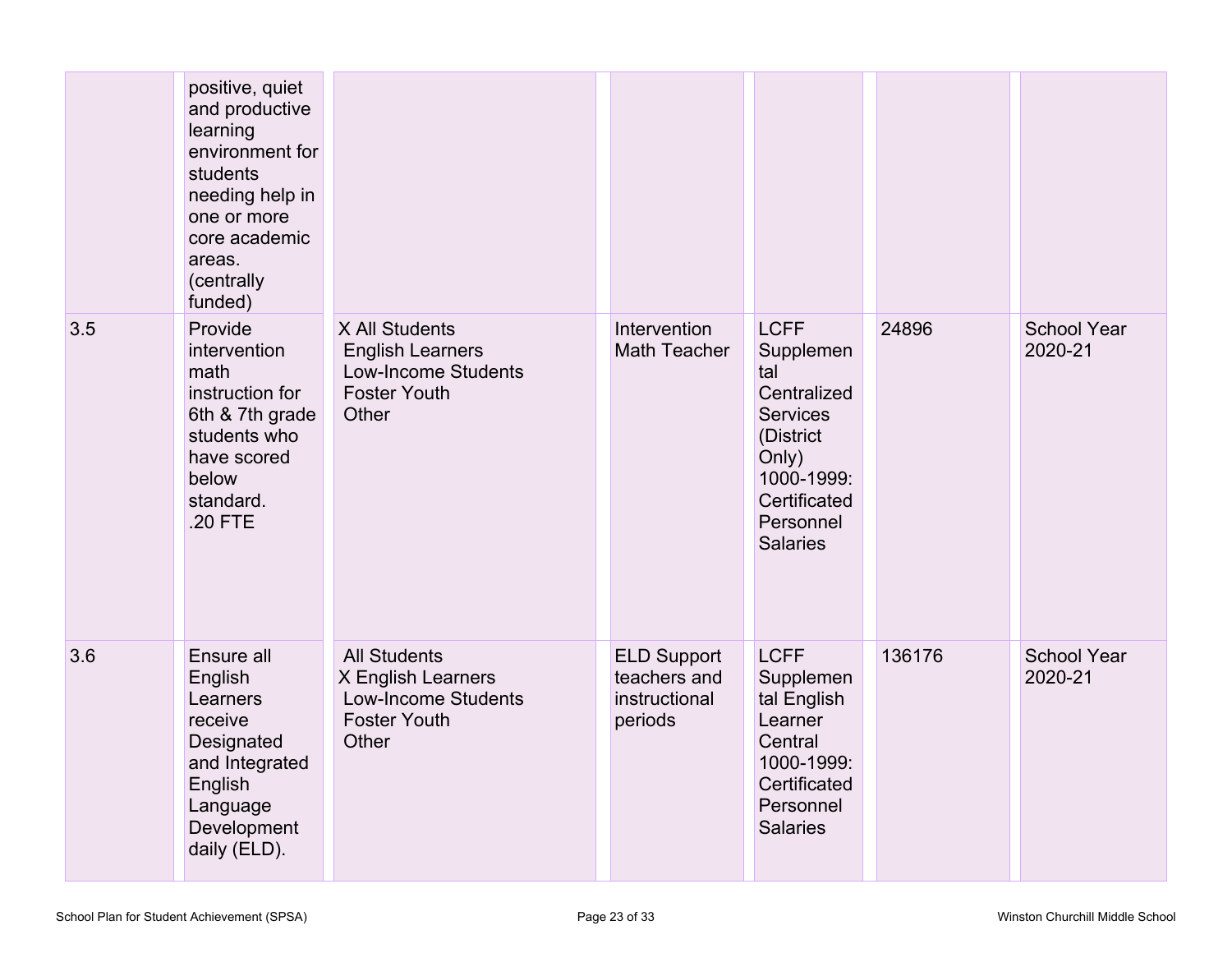|     | 1.0 ELD<br><b>Teacher</b><br>positions                                                                                                                                                                                                                                                                              |                                                                                                         |                                                                               |                                                                                                                           |         |                               |
|-----|---------------------------------------------------------------------------------------------------------------------------------------------------------------------------------------------------------------------------------------------------------------------------------------------------------------------|---------------------------------------------------------------------------------------------------------|-------------------------------------------------------------------------------|---------------------------------------------------------------------------------------------------------------------------|---------|-------------------------------|
| 3.7 | Provide<br>primary<br>language<br>support to EL<br>students,<br>and/or the<br>targeted<br>student<br>population, at<br>beginning and<br>early<br>intermediate<br>proficiency<br>levels to<br>support core<br>content<br>instruction in<br>collaboration<br>with the<br>classroom<br>teacher<br>(BIA/IA).<br>.75 BIA | <b>All Students</b><br>X English Learners<br><b>Low-Income Students</b><br><b>Foster Youth</b><br>Other | <b>Bilingual</b><br>Instructional<br>Assistant/Instr<br>uctional<br>Assistant | <b>LCFF</b><br>Supplemen<br>tal English<br>Learner<br>Central<br>2000-2999:<br>Classified<br>Personnel<br><b>Salaries</b> | 26514   | <b>School Year</b><br>2020-21 |
| 3.8 | <b>Ensure ELAC</b><br>coordination:<br>Plan and run<br><b>ELAC</b><br>meetings, test<br>EL students,<br>tutor and<br>translate<br>documents into                                                                                                                                                                    | <b>All Students</b><br>X English Learners<br><b>Low-Income Students</b><br><b>Foster Youth</b><br>Other | Administration<br>& EL Support<br>Team                                        | <b>LCFF</b><br>Supplemen<br>tal Site<br>Allocation<br>1000-1999:<br>Certificated<br>Personnel<br><b>Salaries</b>          | 2500.00 | <b>School Year</b><br>2020-21 |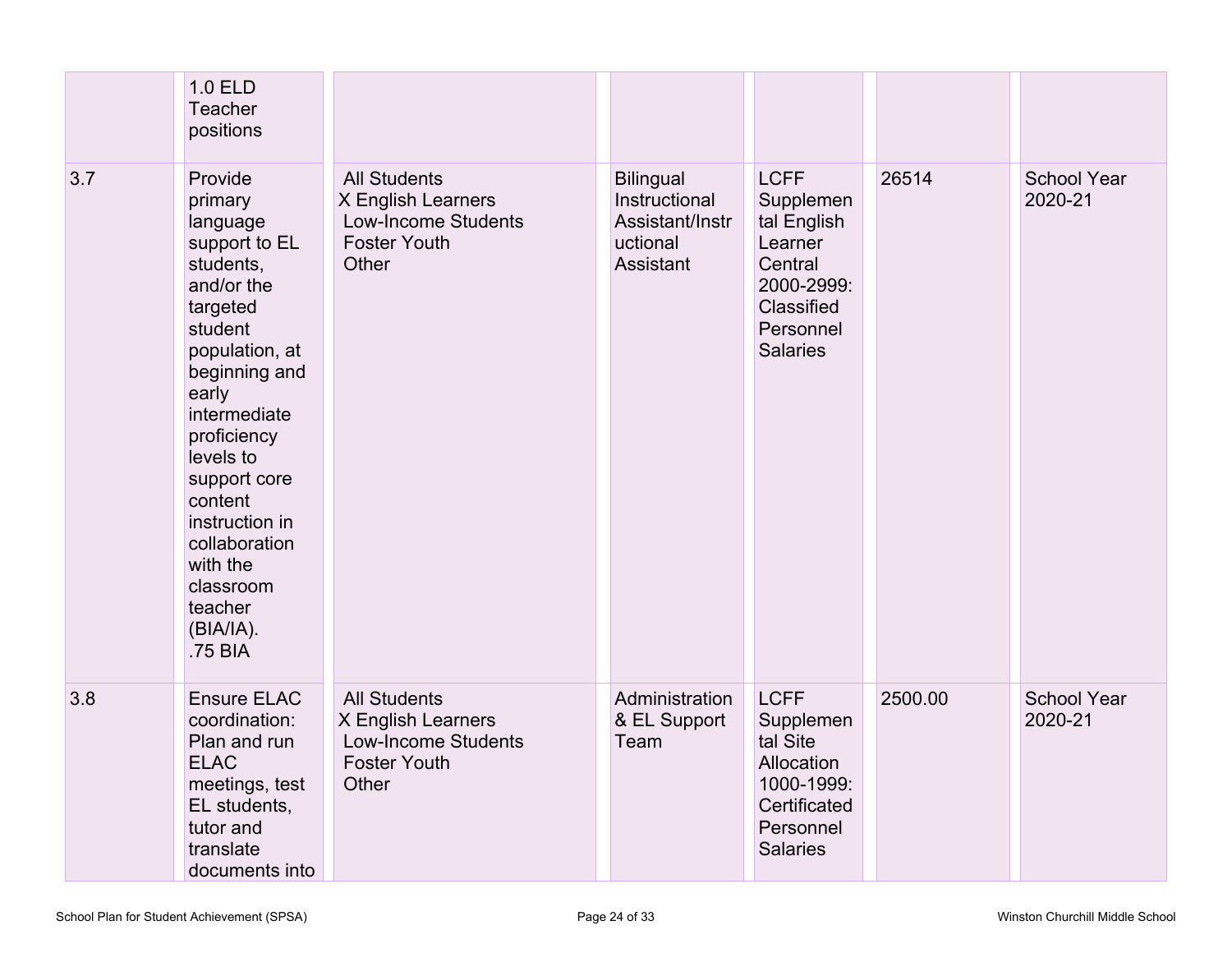| EL families'<br>home<br>language. | 5000-5999:<br><b>Services</b><br><b>And Other</b> |  |
|-----------------------------------|---------------------------------------------------|--|
|                                   | Operating<br>Expenditur                           |  |
|                                   | es                                                |  |
|                                   |                                                   |  |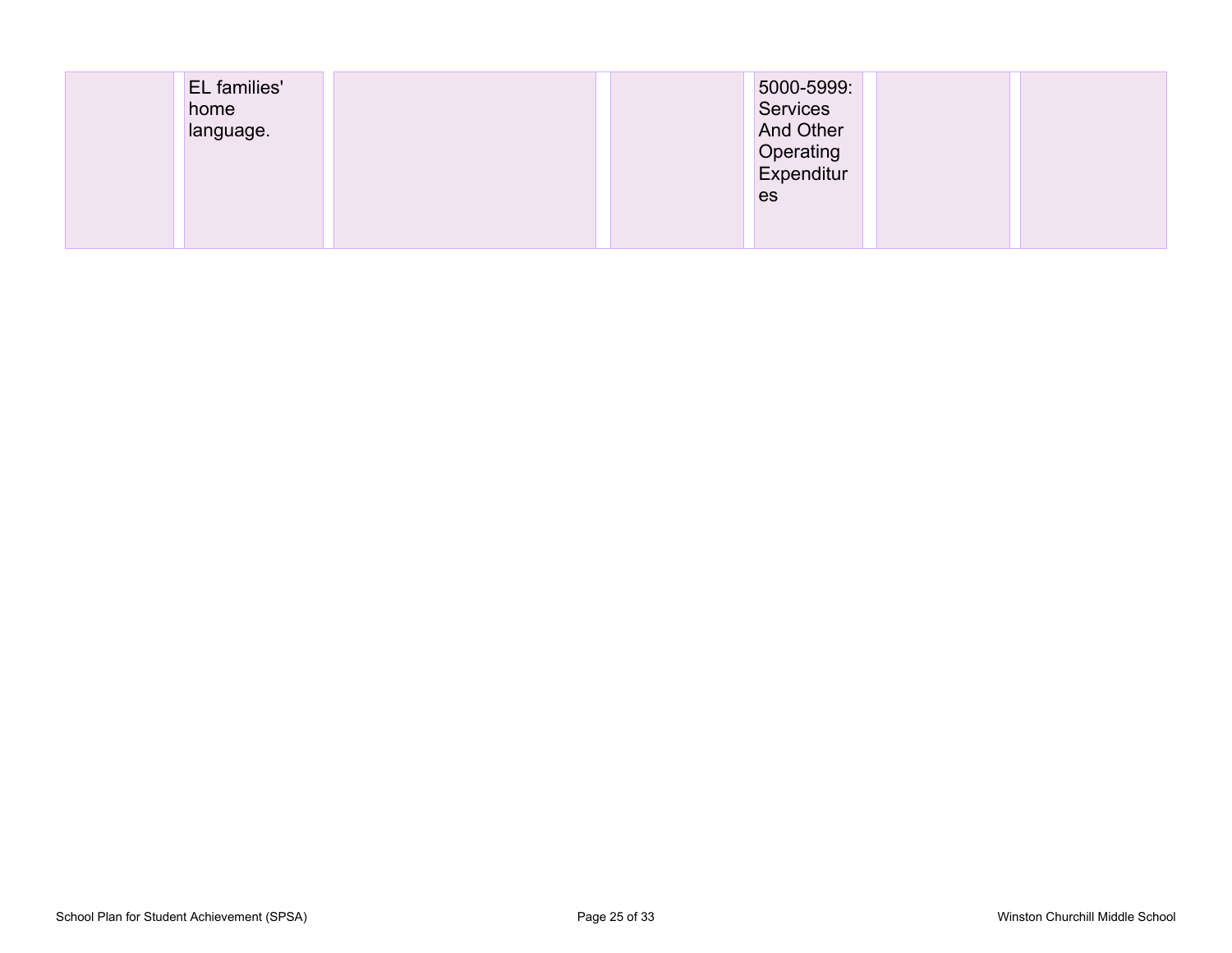### **Goals, Strategies, & Proposed Expenditures**

Complete a copy of the following table for each of the school's goals. Duplicate the table as needed.

### **Goal Subject**

Clear Pathways to Bright Futures

### **LEA/LCAP Goal**

Goal 4. Clear Pathways to Bright Futures: Our whole school community engages each student in discovering their limitless potential, and through coordinated efforts prepares them for college, career and bright futures filled with opportunity

# **SPSA/Goal 4**

Clear Pathways to Bright Futures: Our whole school community engages each student in discovering their limitless potential, and through coordinated efforts prepares them for college, career and bright futures filled with opportunity.

# **Annual Review**

#### **SPSA Year Reviewed: 2019-20**

Respond to the following prompts relative to this goal. If the school is in the first year of implementing the goal, an analysis is not required and this section may be deleted.

# **ANALYSIS**

Describe the overall implementation of the strategies/activities and the overall effectiveness of the strategies/activities to achieve the articulated goal.

This is a new goal based on proposed LCAP.

Briefly describe any major differences between the intended implementation and/or the budgeted expenditures to implement the strategies/activities to meet the articulated goal.

This is a new goal based on proposed LCAP.

Describe any changes that will be made to this goal, the annual outcomes, metrics, or strategies/activities to achieve this goal as a result of this analysis. Identify where those changes can be found in the SPSA.

This is a new goal based on proposed LCAP.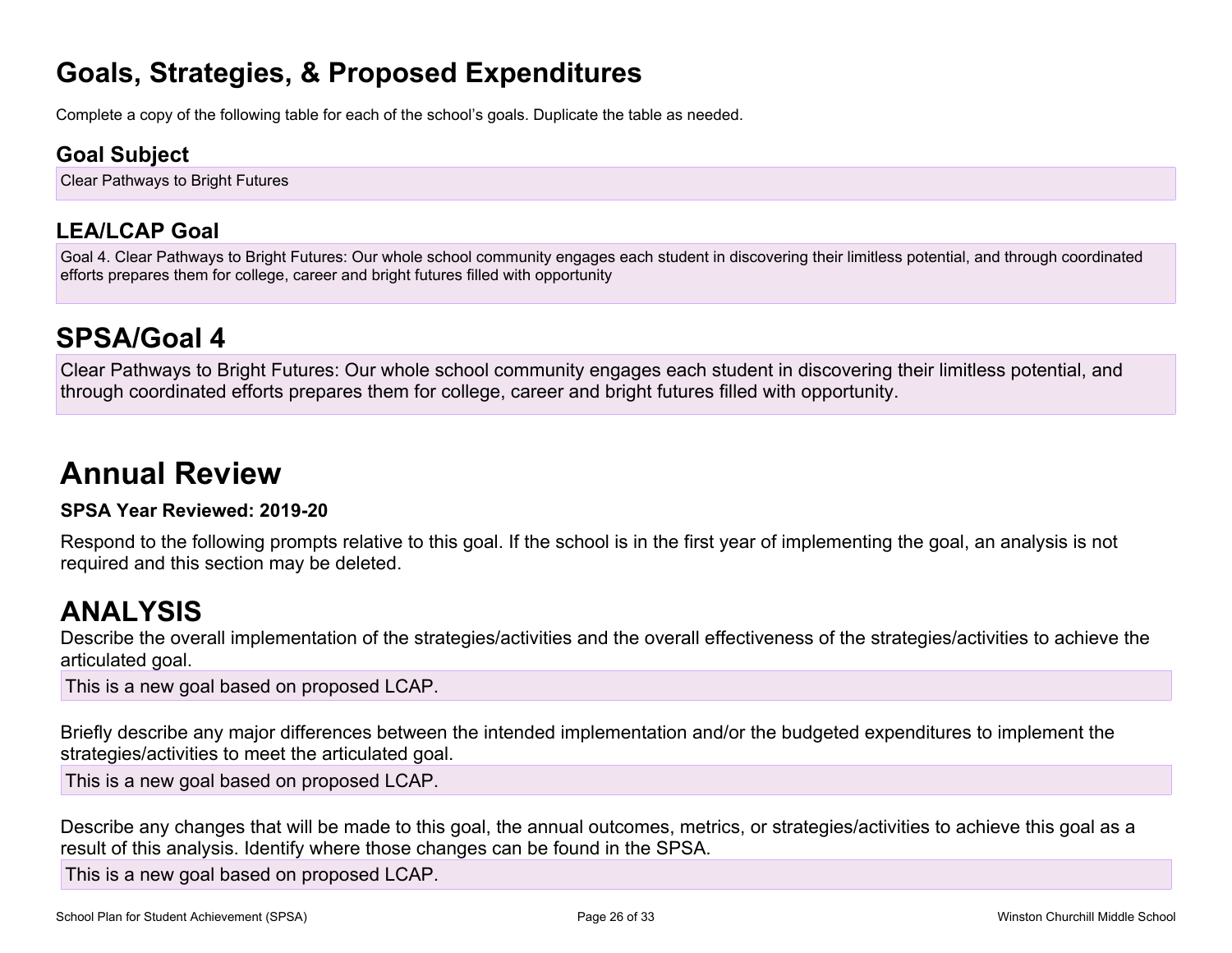#### **Annual Measurable Outcomes**

Metric/Indicator **Expected Outcome 2020-21** Baseline 2019-20 **Expected Outcome 2020-21** 

Complete a copy of the Strategy/Activity table for each of the school's strategies/activities. Duplicate the table, including Proposed Expenditures, as needed.

#### **Strategy/Activity & Proposed Expenditures**

| SPSA# | <b>Action/Service</b>                                                                                                                                                                                                         | <b>Principally Serving</b>                                                                                                          | Person(s)<br>Responsible                                          | Source(s)                                                                                                                                                                                                          | Proposed<br>Allocation | Implementation<br><b>Timeline</b> |
|-------|-------------------------------------------------------------------------------------------------------------------------------------------------------------------------------------------------------------------------------|-------------------------------------------------------------------------------------------------------------------------------------|-------------------------------------------------------------------|--------------------------------------------------------------------------------------------------------------------------------------------------------------------------------------------------------------------|------------------------|-----------------------------------|
| 4.1   | Continue the<br>Improve Your<br>Tomorrow<br>(IYT) program<br>which focuses<br>on college<br>preparation<br>and the<br>academic and<br>social/emotion<br>al supports for<br>African<br>American<br>males and<br>boys of color. | <b>All Students</b><br><b>English Learners</b><br>X Low-Income Students<br><b>Foster Youth</b><br>X Other African American<br>males | Administration<br>and Family and<br>Student<br>Engagement<br>Team | <b>LCFF</b><br>Suppleme<br>ntal Site<br>Allocation<br>1000-<br>1999:<br>Certificate<br>d<br>Personnel<br><b>Salaries</b><br>5000-<br>5999:<br><b>Services</b><br><b>And Other</b><br>Operating<br>Expenditur<br>es | 5000.00                | <b>School Year</b><br>2020-21     |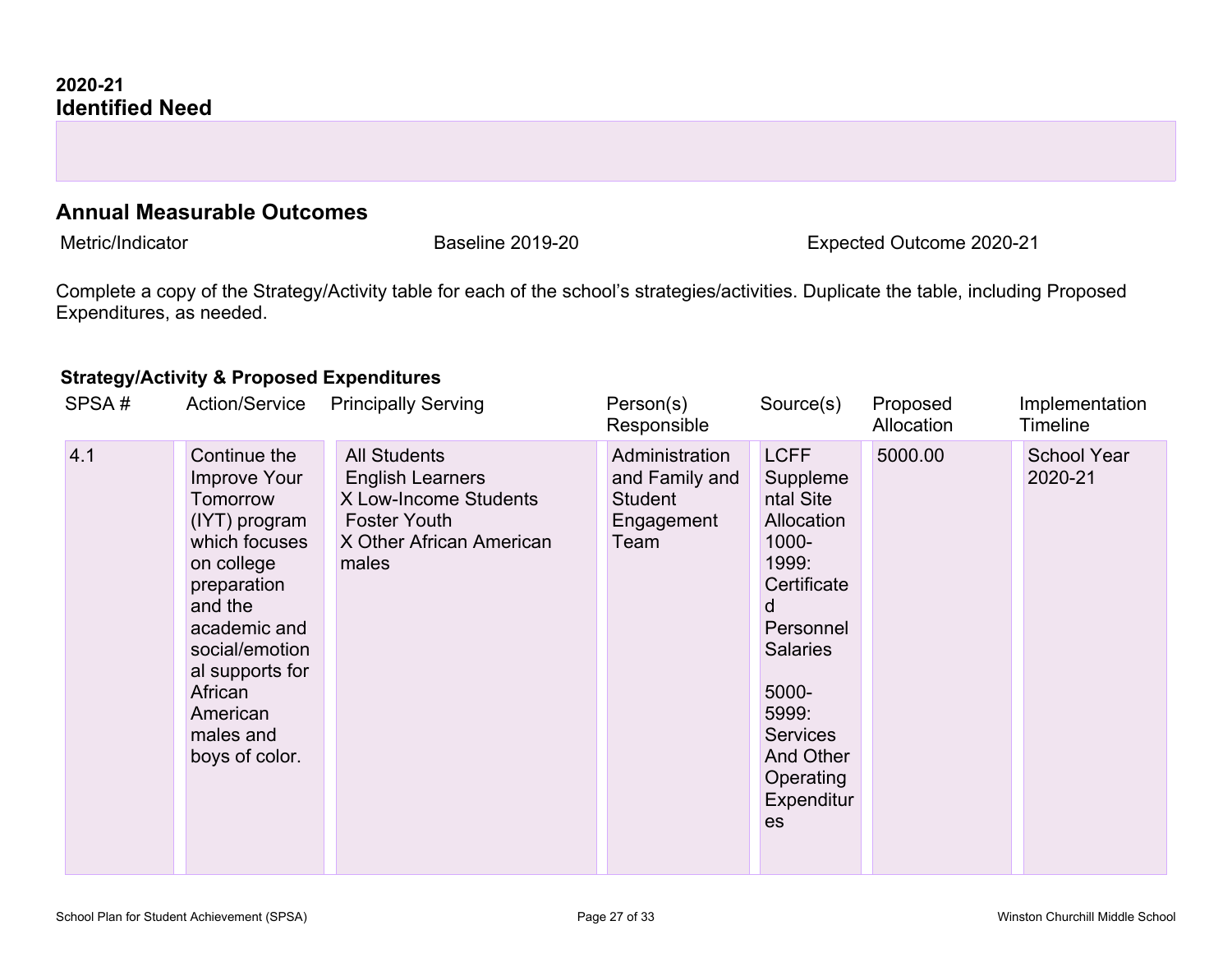| 4.2 | Provide AVID<br>to support<br>students<br>success in high<br>school to<br>prepare them<br>for<br>college/career.<br>.4 FTE AVID | X All Students<br><b>English Learners</b><br><b>Low-Income Students</b><br><b>Foster Youth</b><br>Other | Administration<br>& Teachers | <b>LCFF</b><br>Suppleme<br>ntal<br>Centralize<br>d Services<br>(District<br>Only) | 44958.00 | <b>School Year</b><br>2020-21 |
|-----|---------------------------------------------------------------------------------------------------------------------------------|---------------------------------------------------------------------------------------------------------|------------------------------|-----------------------------------------------------------------------------------|----------|-------------------------------|
|-----|---------------------------------------------------------------------------------------------------------------------------------|---------------------------------------------------------------------------------------------------------|------------------------------|-----------------------------------------------------------------------------------|----------|-------------------------------|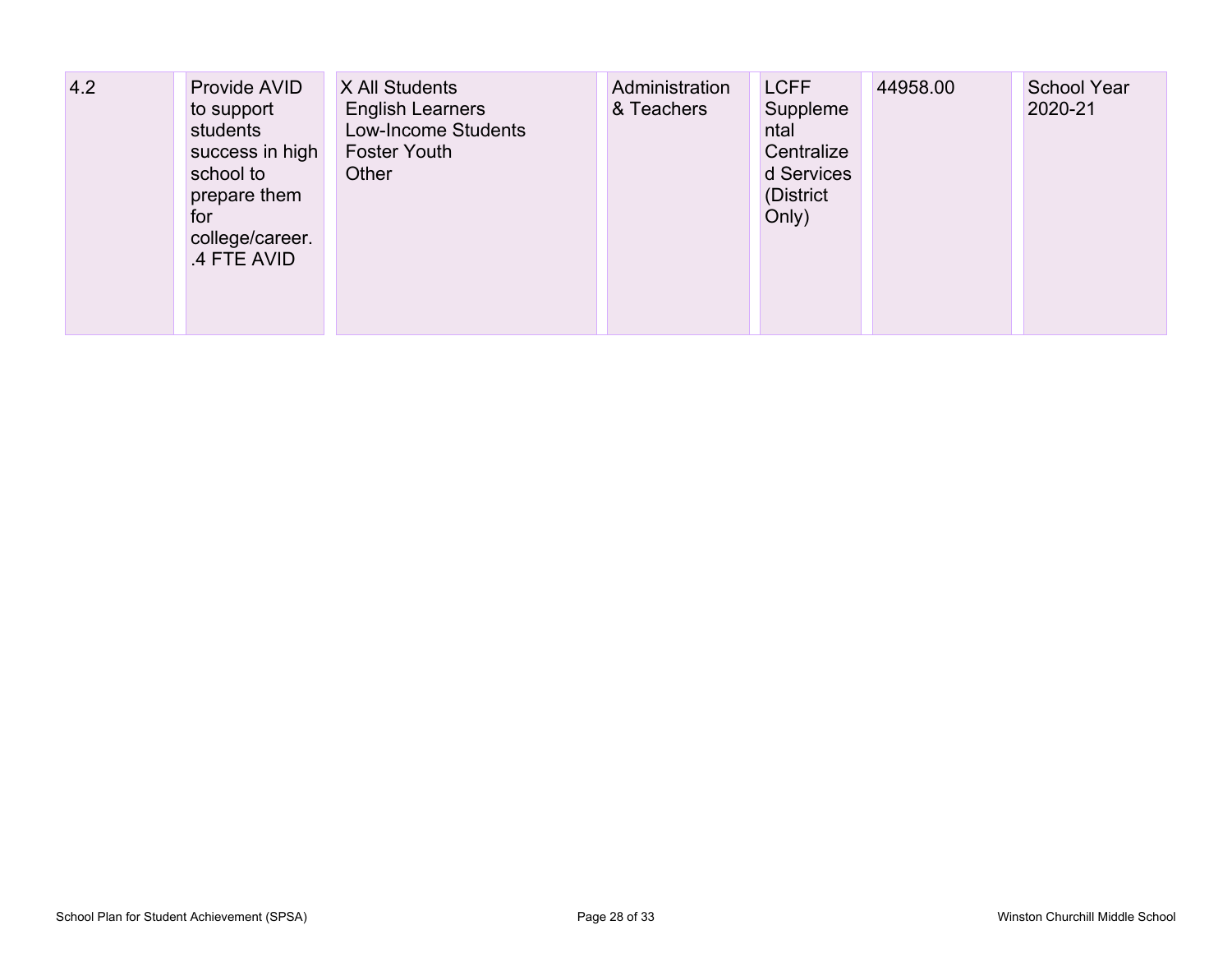# **Budget Summary**

Complete the table below. Schools may include additional information. Adjust the table as needed. The Budget Summary is required for schools funded through the ConApp, and/or that receive funds from the LEA for Comprehensive Support and Improvement (CSI).

### **Budget Summary**

| <b>Description</b>                                                      | Amount       |
|-------------------------------------------------------------------------|--------------|
| Total Funds Provided to the School Through the Consolidated Application | \$           |
| Total Federal Funds Provided to the School from the LEA for CSI         | \$           |
| Total Funds Budgeted for Strategies to Meet the Goals in the SPSA       | \$549,710.00 |

### **Other Federal, State, and Local Funds**

List the additional Federal programs that the school is including in the schoolwide program. Adjust the table as needed. If the school is not operating a Title I schoolwide program this section is not applicable and may be deleted.

| <b>Federal Programs</b> | <b>Allocation (\$)</b> |
|-------------------------|------------------------|
|                         |                        |

Subtotal of additional federal funds included for this school: \$

List the State and local programs that the school is including in the schoolwide program. Duplicate the table as needed.

| <b>State or Local Programs</b>                         | Allocation (\$) |
|--------------------------------------------------------|-----------------|
| LCFF Supplemental Centralized Services (District Only) | \$273,172.00    |
| LCFF Supplemental English Learner Central              | \$162,690.00    |
| <b>LCFF Supplemental Site Allocation</b>               | \$63,648.00     |
| Other                                                  | \$50,200.00     |

Subtotal of state or local funds included for this school: \$549,710.00

Total of federal, state, and/or local funds for this school: \$549,710.00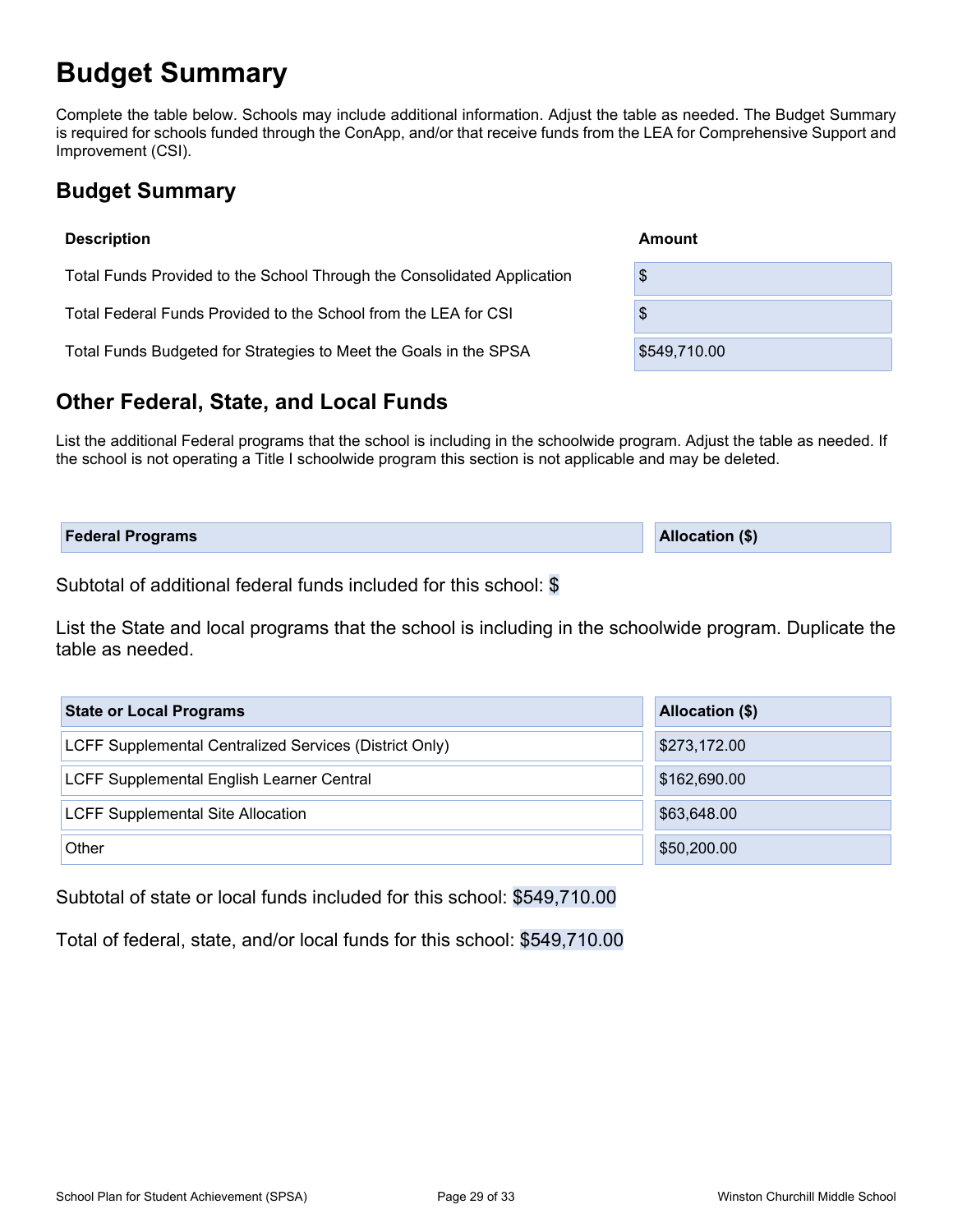# **Budgeted Funds and Expenditures in this Plan**

The tables below are provided to help the school track expenditures as they relate to funds budgeted to the school.

### **Funds Budgeted to the School by Funding Source**

| <b>Funding Source</b>                                  | Amount  | <b>Balance</b> |
|--------------------------------------------------------|---------|----------------|
| <b>LCFF Supplemental Site Allocation</b>               | 63648   | 0.00           |
| LCFF Supplemental English Learner Central              | 162.690 | 0.00           |
| LCFF Supplemental Centralized Services (District Only) | 273172  | 0.00           |

### **Expenditures by Funding Source**

| <b>Funding Source</b>                                            | Amount     |
|------------------------------------------------------------------|------------|
| <b>LCFF Supplemental Centralized Services (District</b><br>Only) | 273,172.00 |
| LCFF Supplemental English Learner Central                        | 162,690.00 |
| <b>LCFF Supplemental Site Allocation</b>                         | 63,648.00  |
| Other                                                            | 50,200.00  |

### **Expenditures by Budget Reference**

| <b>Budget Reference</b>                                                     | Amount     |
|-----------------------------------------------------------------------------|------------|
|                                                                             | 1,000.00   |
| 1000-1999: Certificated Personnel Salaries                                  | 376,090.00 |
| 2000-2999: Classified Personnel Salaries                                    | 68,722.00  |
| 4000-4999: Books And Supplies                                               | 2,968.00   |
| 5800: Professional/Consulting Services And Operating<br><b>Expenditures</b> | 4,000.00   |
| None Specified                                                              | 500.00     |

### **Expenditures by Budget Reference and Funding Source**

| <b>Budget Reference</b> | <b>Funding Source</b>                                            | Amount    |
|-------------------------|------------------------------------------------------------------|-----------|
|                         | <b>LCFF Supplemental Centralized</b><br>Services (District Only) | 44,958.00 |
|                         |                                                                  |           |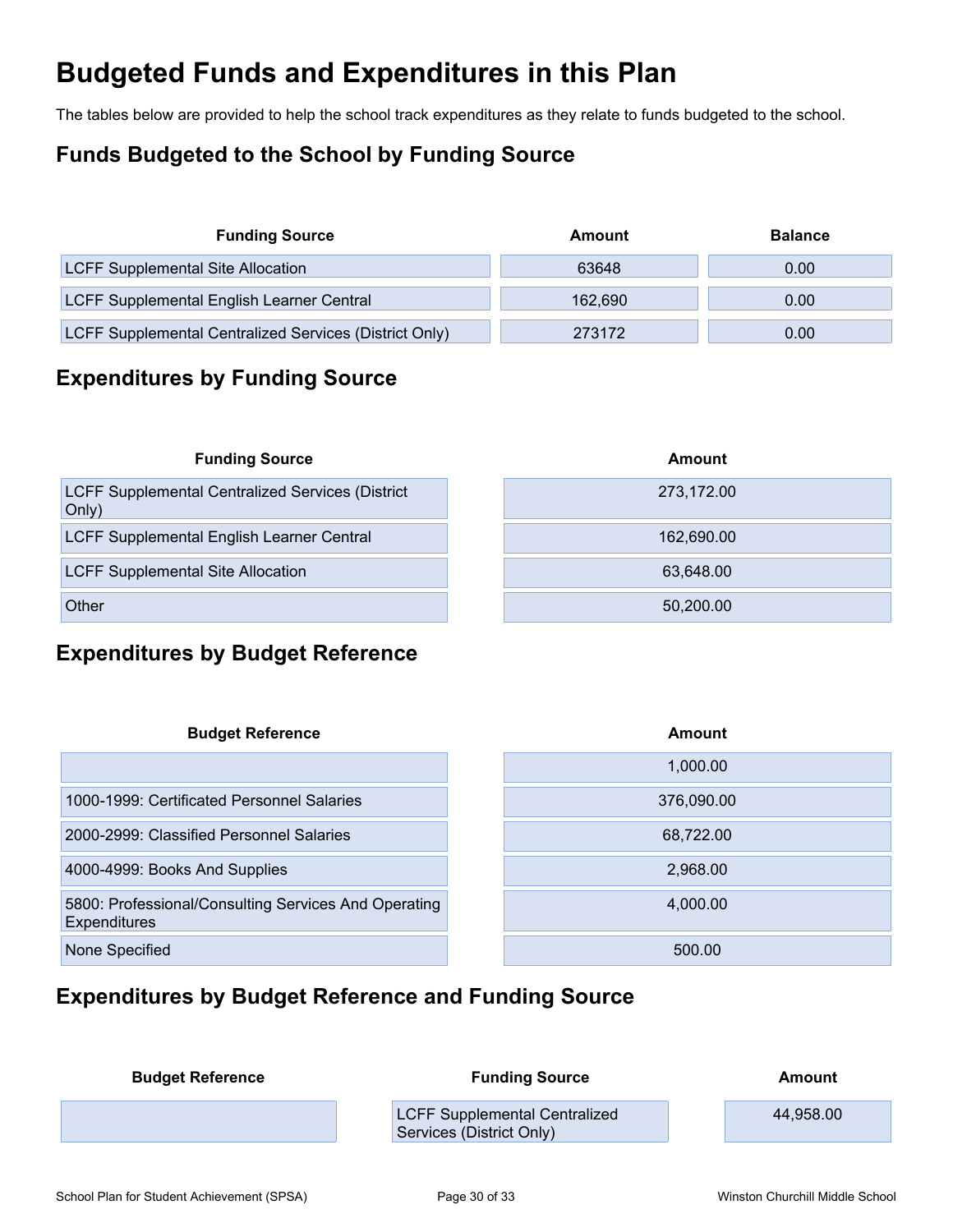| 1000-1999: Certificated Personnel<br><b>Salaries</b>                        |
|-----------------------------------------------------------------------------|
| 1000-1999: Certificated Personnel<br>Salaries                               |
| 2000-2999: Classified Personnel<br>Salaries                                 |
|                                                                             |
|                                                                             |
| 1000-1999: Certificated Personnel<br>Salaries                               |
| 2000-2999: Classified Personnel<br>Salaries                                 |
| 4000-4999: Books And Supplies                                               |
| 5800: Professional/Consulting<br><b>Services And Operating Expenditures</b> |
| None Specified                                                              |
|                                                                             |
| <b>None Specified</b>                                                       |

## **Expenditures by Goal**

| 1000-1999: Certificated Personnel<br>Salaries                               | <b>LCFF Supplemental Centralized</b><br>Services (District Only) | 228,214.00 |
|-----------------------------------------------------------------------------|------------------------------------------------------------------|------------|
| 1000-1999: Certificated Personnel<br>Salaries                               | <b>LCFF Supplemental English Learner</b><br>Central              | 136,176.00 |
| 2000-2999: Classified Personnel<br>Salaries                                 | <b>LCFF Supplemental English Learner</b><br>Central              | 26,514.00  |
|                                                                             | <b>LCFF Supplemental Site Allocation</b>                         | 1,472.00   |
|                                                                             | <b>LCFF Supplemental Site Allocation</b>                         | 1,000.00   |
| 1000-1999: Certificated Personnel<br><b>Salaries</b>                        | <b>LCFF Supplemental Site Allocation</b>                         | 11,700.00  |
| 2000-2999: Classified Personnel<br><b>Salaries</b>                          | <b>LCFF Supplemental Site Allocation</b>                         | 42,208.00  |
| 4000-4999: Books And Supplies                                               | <b>LCFF Supplemental Site Allocation</b>                         | 2,968.00   |
| 5800: Professional/Consulting<br><b>Services And Operating Expenditures</b> | <b>LCFF Supplemental Site Allocation</b>                         | 4,000.00   |
| None Specified                                                              | <b>LCFF Supplemental Site Allocation</b>                         | 300.00     |
|                                                                             | Other                                                            | 50,000.00  |
| None Specified                                                              | Other                                                            | 200.00     |
|                                                                             |                                                                  |            |

| <b>Goal Number</b> | <b>Total Expendit</b> |
|--------------------|-----------------------|
| Goal 1             | 155,079.00            |
| Goal 2             | 95,115.00             |
| Goal 3             | 249,558.00            |
| Goal 4             | 49,958.00             |

| <b>Total Expenditures</b> |  |  |  |
|---------------------------|--|--|--|
| 155,079.00                |  |  |  |
| 95,115.00                 |  |  |  |
| 249,558.00                |  |  |  |
| 49,958.00                 |  |  |  |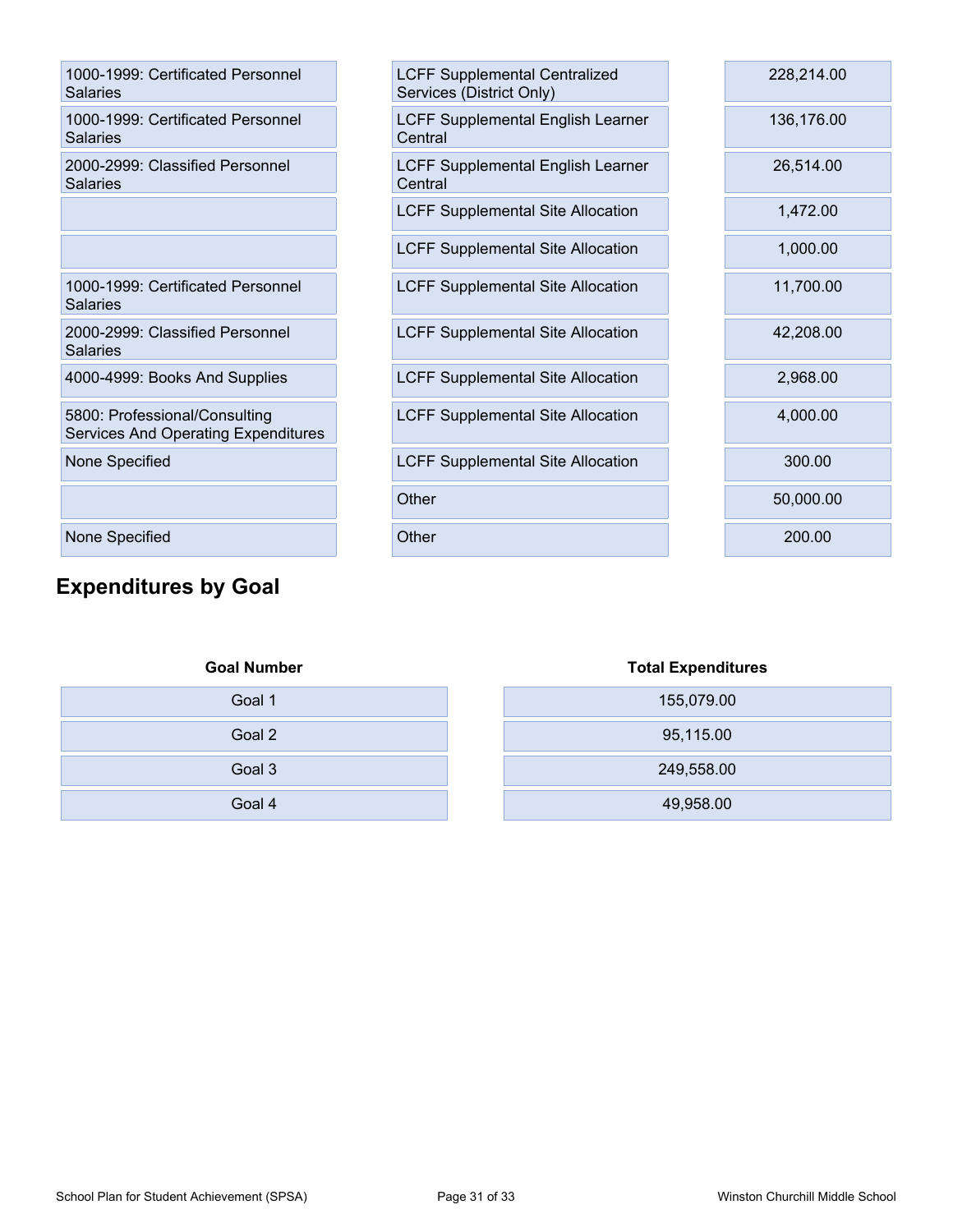# **School Site Council Membership**

California Education Code describes the required composition of the School Site Council (SSC). The SSC shall be composed of the principal and representatives of: teachers selected by teachers at the school; other school personnel selected by other school personnel at the school; parents of pupils attending the school selected by such parents; and, in secondary schools, pupils selected by pupils attending the school. The current make-up of the SSC is as follows:

- 1 School Principal
- 4 Classroom Teachers
- 1 Other School Staff
- 3 Parent or Community Members
- 4 Secondary Students

| <b>Name of Members</b> | <b>Role</b>                       |
|------------------------|-----------------------------------|
| Kimberli Heck          | <b>Classroom Teacher</b>          |
| Theresa Hollenbeck     | <b>Classroom Teacher</b>          |
| Shelley Jerue          | <b>Classroom Teacher</b>          |
| <b>Curtis Robinson</b> | <b>Classroom Teacher</b>          |
| Anne Larsson           | <b>Parent or Community Member</b> |
| John Na                | <b>Parent or Community Member</b> |
| Susan Bassett          | Parent or Community Member        |
| Nicole Hou             | <b>Secondary Student</b>          |
| Katherine Carroll      | <b>Secondary Student</b>          |
| Navya Gottumukkala     | <b>Secondary Student</b>          |
| Bailey Kauffman        | <b>Secondary Student</b>          |
| <b>Brent Givens</b>    | Principal                         |
|                        |                                   |

At elementary schools, the school site council must be constituted to ensure parity between (a) the principal, classroom teachers, and other school personnel, and (b) parents of students attending the school or other community members. Classroom teachers must comprise a majority of persons represented under section (a). At secondary schools there must be, in addition, equal numbers of parents or other community members selected by parents, and students. Members must be selected by their peer group.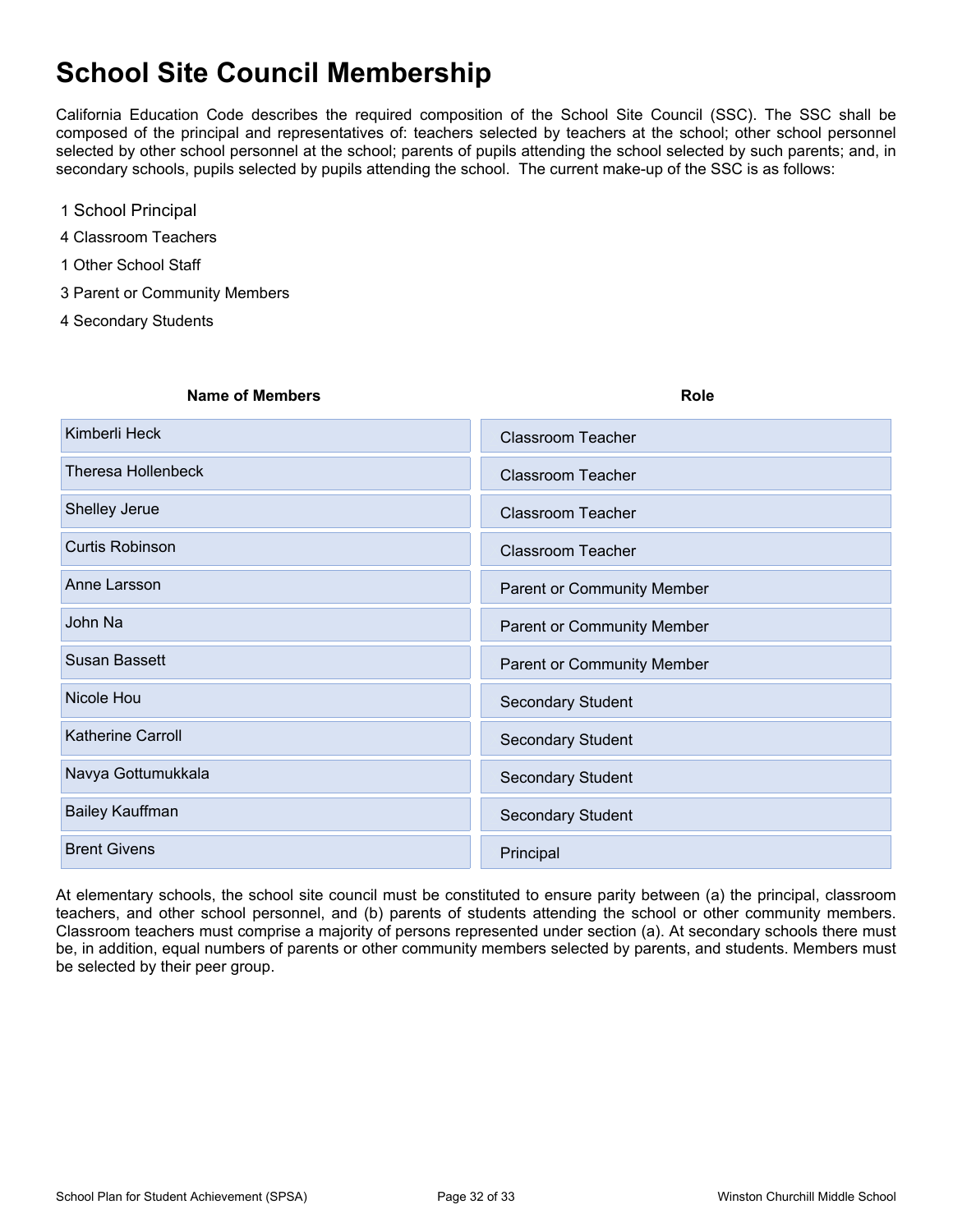# **Recommendations and Assurances**

The School Site Council (SSC) recommends this school plan and proposed expenditures to the district governing board for approval and assures the board of the following:

The SSC is correctly constituted and was formed in accordance with district governing board policy and state law.

The SSC reviewed its responsibilities under state law and district governing board policies, including those board policies relating to material changes in the School Plan for Student Achievement (SPSA) requiring board approval.

The SSC sought and considered all recommendations from the following groups or committees before adopting this plan:

#### **Signature Committee or Advisory Group Name**

**English Learner Advisory Committee** 

Departmental Advisory Committee

The SSC reviewed the content requirements for school plans of programs included in this SPSA and believes all such content requirements have been met, including those found in district governing board policies and in the local educational agency plan.

This SPSA is based on a thorough analysis of student academic performance. The actions proposed herein form a sound, comprehensive, coordinated plan to reach stated school goals to improve student academic performance.

This SPSA was adopted by the SSC at a public meeting on 11/17/2020.

Attested:

| ON EII F  | Principal, Brent Givens on 11/17/2020        |
|-----------|----------------------------------------------|
| $OM$ $H1$ | SSC Chairperson, Kimberli Heck on 11/17/2020 |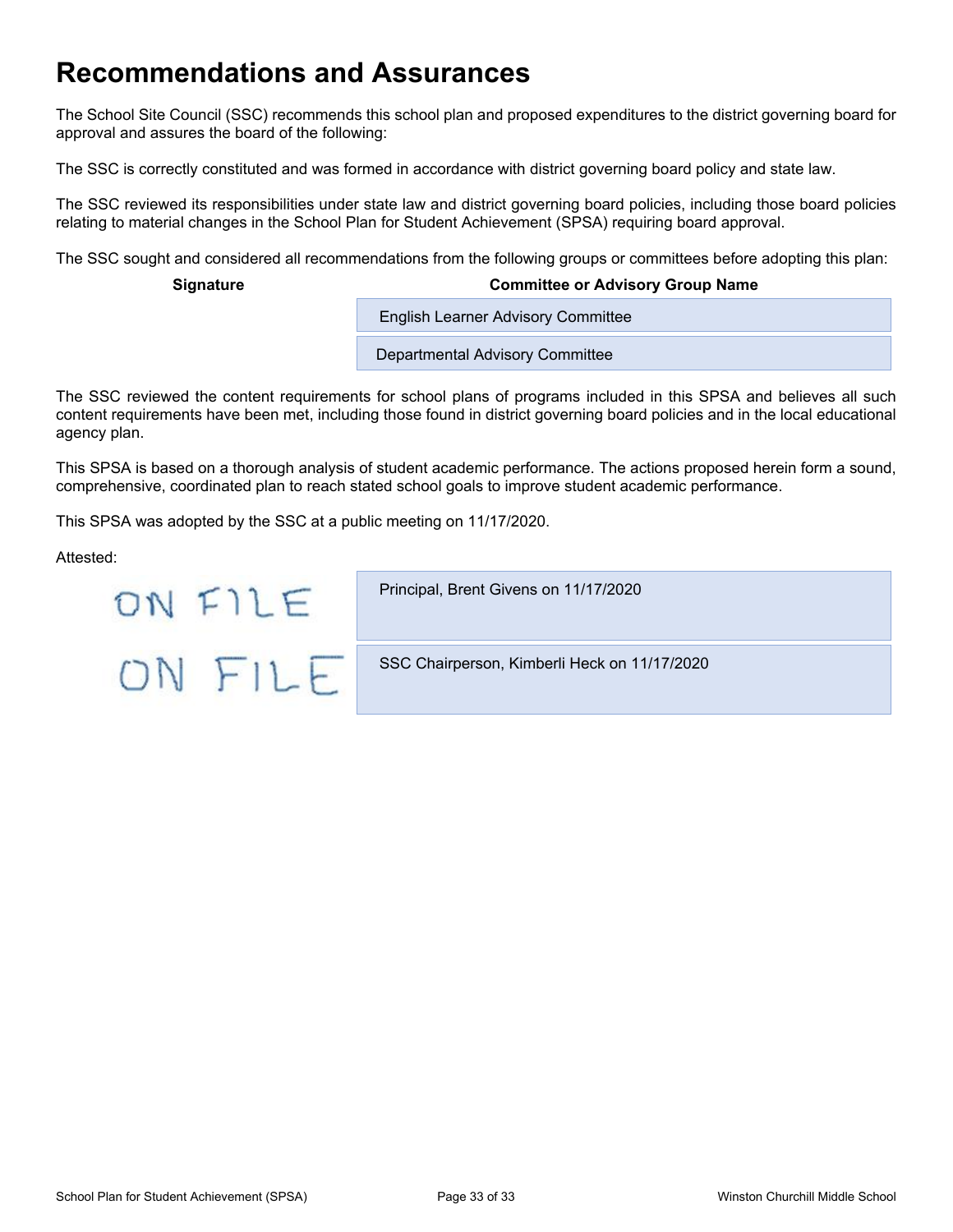# Budget By Expenditures

### **Winston Churchill Middle School**

#### **Funding Source: LCFF Supplemental Centralized Services (District Only)**

**\$273,172.00 Allocated**

| <b>Proposed Expenditure</b>                                                                                                                                                                                                                                                                                                 | <b>Object Code</b>                                   | <b>Amount</b>          | Goal                                                     | <b>Action</b> |
|-----------------------------------------------------------------------------------------------------------------------------------------------------------------------------------------------------------------------------------------------------------------------------------------------------------------------------|------------------------------------------------------|------------------------|----------------------------------------------------------|---------------|
| Provide additional high, middle school and<br>K-8 school counseling services for parents<br>and students in the areas of education and<br>career planning, student performance,<br>personal and social relations, and parent<br>and family relations. Targeted services<br>under the framework of MTSS.<br>.5 FTE Counselor | 1000-1999: Certificated<br><b>Personnel Salaries</b> | \$50,239.00            | Healthy<br>Environments for<br>Socio-Emotional<br>Growth |               |
| Provide supplemental<br>instructional administrator<br>to support equitable outcomes for all<br>students. 1.0 FTE                                                                                                                                                                                                           | 1000-1999: Certificated<br><b>Personnel Salaries</b> | \$153,079.00           | <b>Connected School</b><br>Communities                   |               |
| Provide intervention math instruction for<br>6th & 7th grade students who have scored<br>below standard.<br>.20 FTE                                                                                                                                                                                                         | 1000-1999: Certificated<br><b>Personnel Salaries</b> |                        | \$24,896.00 Engaging Academics                           |               |
| Provide AVID to support students success<br>in high school to prepare them for<br>college/career. .4 FTE AVID                                                                                                                                                                                                               |                                                      | \$44,958.00            | Clear Pathways to<br><b>Bright Futures</b>               |               |
| LCFF Supplemental Centralized Services (District Only) Total                                                                                                                                                                                                                                                                | Expenditures:                                        | \$273,172.00           |                                                          |               |
| LCFF Supplemental Centralized Services (District Only) Allocation                                                                                                                                                                                                                                                           | Balance:                                             | \$0.00                 |                                                          |               |
| <b>Funding Source: LCFF Supplemental English Learner</b><br>Central                                                                                                                                                                                                                                                         |                                                      | \$162,690.00 Allocated |                                                          |               |

| <b>Proposed Expenditure</b>                                              | <b>Object Code</b>                                   | <b>Amount</b> | <b>Goal</b>                     | <b>Action</b> |
|--------------------------------------------------------------------------|------------------------------------------------------|---------------|---------------------------------|---------------|
| Ensure all English Learners receive<br>Designated and Integrated English | 1000-1999: Certificated<br><b>Personnel Salaries</b> |               | \$136,176.00 Engaging Academics |               |
| Language Development daily (ELD).                                        |                                                      |               |                                 |               |
| 1.0 ELD Teacher positions                                                |                                                      |               |                                 |               |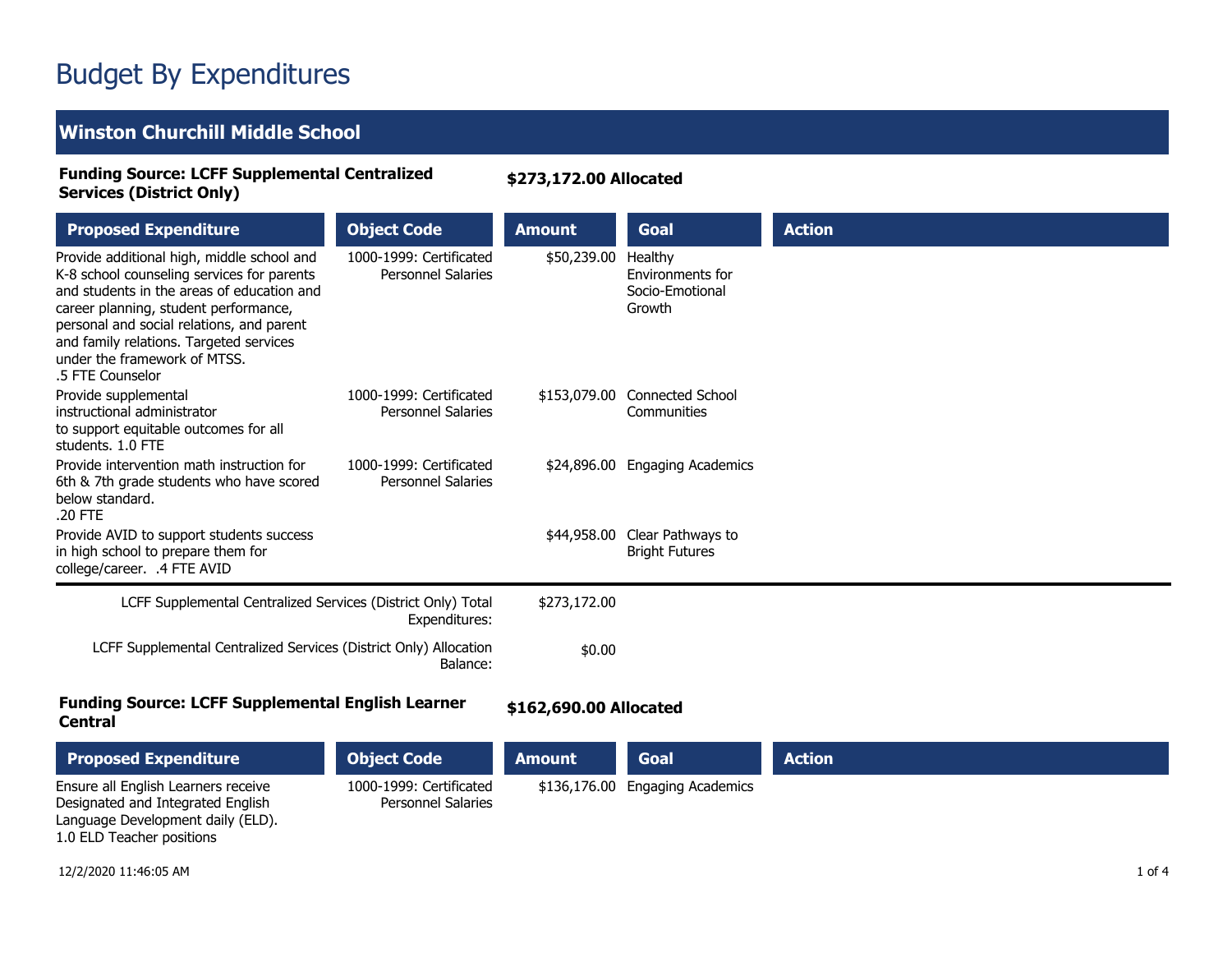| l Winston Churchill Middle School                                                                                                                                                                                                                                   |                                                    |                                |
|---------------------------------------------------------------------------------------------------------------------------------------------------------------------------------------------------------------------------------------------------------------------|----------------------------------------------------|--------------------------------|
| Provide primary language support to EL<br>students, and/or the targeted student<br>population, at beginning and early<br>intermediate proficiency levels to support<br>core content instruction in collaboration<br>with the classroom teacher (BIA/IA).<br>.75 BIA | 2000-2999: Classified<br><b>Personnel Salaries</b> | \$26,514.00 Engaging Academics |
| LCFF Supplemental English Learner Central Total Expenditures:                                                                                                                                                                                                       |                                                    | \$162,690.00                   |
| LCFF Supplemental English Learner Central Allocation Balance:                                                                                                                                                                                                       |                                                    | \$0.00                         |

#### **Funding Source: LCFF Supplemental Site Allocation**

**\$63,648.00 Allocated**

| <b>Proposed Expenditure</b>                                                                                                                                                                                                                                                                                                                                                                                                                                                             | <b>Object Code</b>                                   | <b>Amount</b> | Goal                                                     | <b>Action</b> |
|-----------------------------------------------------------------------------------------------------------------------------------------------------------------------------------------------------------------------------------------------------------------------------------------------------------------------------------------------------------------------------------------------------------------------------------------------------------------------------------------|------------------------------------------------------|---------------|----------------------------------------------------------|---------------|
| Ensure ELAC coordination: Plan and run<br>ELAC meetings, test EL students, tutor and<br>translate documents into EL families' home<br>language.                                                                                                                                                                                                                                                                                                                                         | 1000-1999: Certificated<br><b>Personnel Salaries</b> | \$2,500.00    | <b>Engaging Academics</b>                                |               |
| Continue the Improve Your Tomorrow<br>(IYT) program which focuses on college<br>preparation and the academic and<br>social/emotional supports for African<br>American males and boys of color.                                                                                                                                                                                                                                                                                          | 1000-1999: Certificated<br><b>Personnel Salaries</b> | \$5,000.00    | Clear Pathways to<br><b>Bright Futures</b>               |               |
| Create a student reward system that<br>supports our school-wide behavioral<br>expectations (BARKS), IB Learner Profile<br>and our Proud to Be Awesome program<br>which recognizes students for academic,<br>citizenship, and attendance achievements.<br>Develop Homeroom curriculum that<br>supports the IB Learner Profile (include<br>extra duty time for staff to plan, purchase<br>supplies and materials to execute these<br>days, and any student rewards given on<br>the days). | 4000-4999: Books And<br><b>Supplies</b>              | \$1,968.00    | Healthy<br>Environments for<br>Socio-Emotional<br>Growth |               |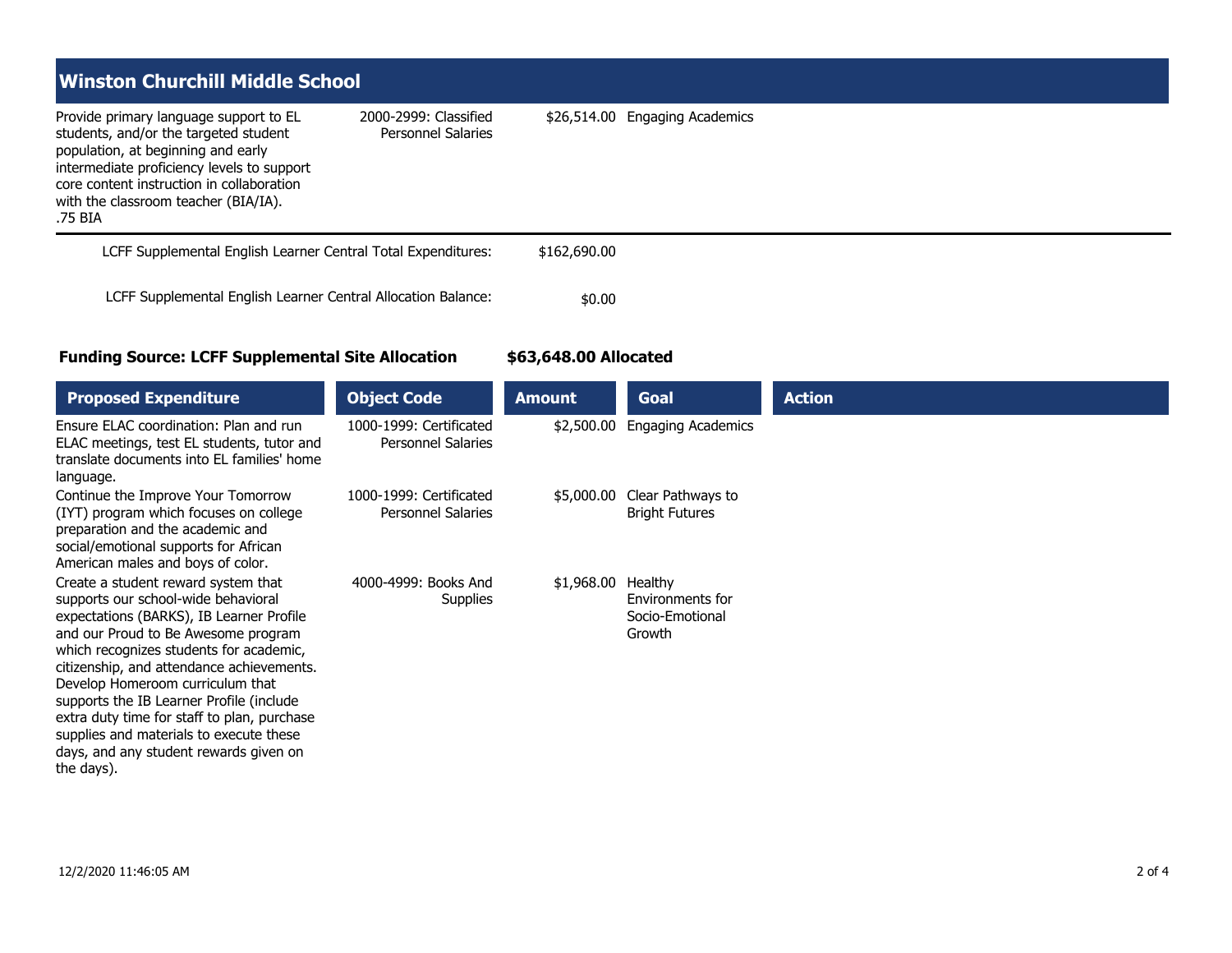### **Winston Churchill Middle School**

| Provide parental and community<br>involvement through outreach, parent and<br>family events and parent training and<br>information related to college/career<br>readiness.                                                                                         |                                                                            |                     | \$1,000.00 Connected School<br>Communities    |
|--------------------------------------------------------------------------------------------------------------------------------------------------------------------------------------------------------------------------------------------------------------------|----------------------------------------------------------------------------|---------------------|-----------------------------------------------|
| Develop an attendance improvement plan<br>with student and staff incentives. Reward<br>students for improvements in attendance<br>goals.                                                                                                                           | 4000-4999: Books And<br><b>Supplies</b>                                    |                     | \$1,000.00 Connected School<br>Communities    |
| Provide additional Tier 2 interventions<br>through PBIS strategies to address<br>students of need based on school-wide<br>screening. Check-in/Check-out staff<br>member and class and BSP's.                                                                       | None Specified                                                             | \$300.00 Healthy    | Environments for<br>Socio-Emotional<br>Growth |
| Pay staff member to input data into our Q<br>system that could then be used by LST and<br>staff.                                                                                                                                                                   | 1000-1999: Certificated<br><b>Personnel Salaries</b>                       | \$200.00 Healthy    | Environments for<br>Socio-Emotional<br>Growth |
| Hire a second campus monitor to assist<br>with climate and culture. Goal is to<br>improve school climate and students'<br>attendance. Will be a member of our Site<br>Safety Team, LST Team and Churchill's<br>PBIS Team.                                          | 2000-2999: Classified<br><b>Personnel Salaries</b>                         | \$42,208.00 Healthy | Environments for<br>Socio-Emotional<br>Growth |
| Work with the Leadership Team and<br>Department Chairs to ensure quality first<br>instruction in the classroom to meet the<br>needs of all students (IB, AVID, SPED, EL<br>etc.) through professional development<br>opportunities, workshops, and<br>conferences. | 5800:<br>Professional/Consulting<br>Services And Operating<br>Expenditures |                     | \$4,000.00 Engaging Academics                 |
| Provide time for teacher collaboration and<br>lesson planning.<br>Provide supplemental instructional<br>materials and supplies, including but not<br>limited to: books and materials, on-line<br>resources, technology and equipment.                              | 1000-1999: Certificated<br><b>Personnel Salaries</b>                       |                     | \$4,000.00 Engaging Academics                 |
| Provide funding for enrichment activities<br>that support the core curriculum and<br>support student learning. Ex: Plays,<br>productions, field trips, guest speakers and<br>special events for all content areas.                                                 |                                                                            |                     | \$1,472.00 Engaging Academics                 |